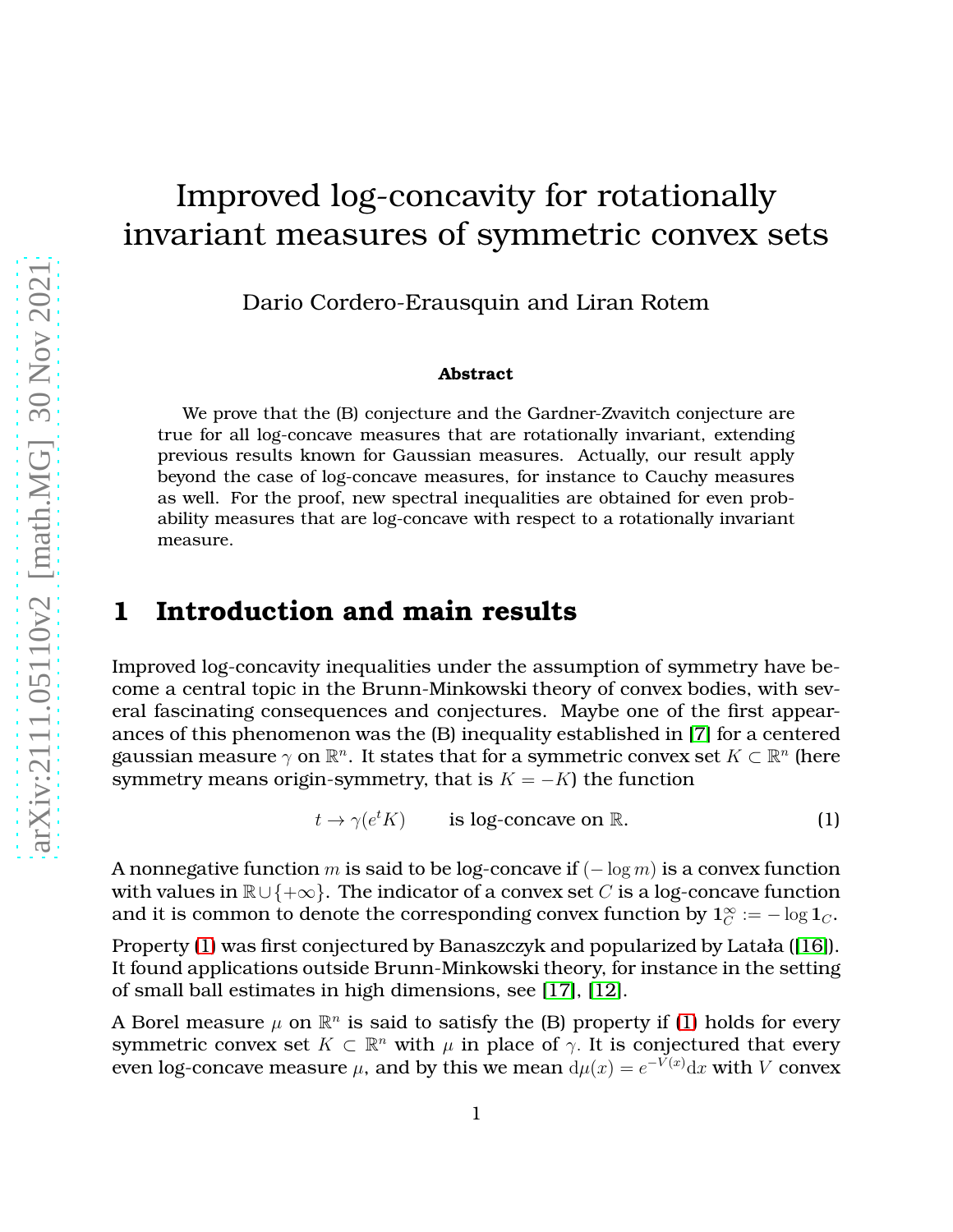and even, satisfies the (B) property. Prékopa's theorem ([\[20\]](#page-20-2)) implies that every log-concave measure  $\mu$  satisfies a Brunn-Minkowski inequality: For all convex sets K, L the function

<span id="page-1-0"></span>
$$
[0,1] \ni t \to \mu((1-t)K + tL) \qquad \text{is log-concave.} \tag{2}
$$

This immediately implies that the function  $s \to \mu(sK)$  is log-concave on  $\mathbb{R}^+$ . The conjecture is a strengthening of this property under the extra assumption of symmetry. Saroglou ([\[22\]](#page-20-3)) showed that this conjecture follows from another celebrated conjecture for symmetric convex sets, namely the log-Brunn-Minkowski conjecture ([\[3\]](#page-19-2)). Combining the results of [\[22\]](#page-20-3) and [\[3\]](#page-19-2) it follows that our conjecture holds in  $\mathbb{R}^2$ . Conversely, a certain strong form of our conjecture will also imply the log-Brunn-Minkowski conjecture ([\[21\]](#page-20-4)).

In dimension  $n \geq 3$  very few examples of measures verifying the (B) inequality were known and until now they all somehow relied on the result for the Gaussian measure; These few known examples where obtained by Eskenazis, Nayar and Tkocz in [\[10\]](#page-19-3) and will be discussed in Section [6.](#page-17-0)

In a similar vein, a striking recent result of Eskenazis and Moschidis ([\[9\]](#page-19-4)) gives the following improvement of the log-concavity [\(2\)](#page-1-0) to  $1/n$ -concavity for a centered Gaussian measure  $\gamma$ : if K and L are symmetric convex sets in  $\mathbb{R}^n$  and  $\lambda \in [0,1],$ then

<span id="page-1-1"></span>
$$
\gamma((1-\lambda)K + tL)^{1/n} \ge (1-\lambda)\gamma(K)^{1/n} + \lambda\gamma(L)^{1/n}.
$$
 (3)

This implies that the function  $[0,1] \ni t \to \gamma((1-t)K+tL)^{1/n}$  is concave (because we work with convex sets). This property was conjectured by Gardner and Zvavitch ([\[11\]](#page-19-5)), and again it is connected to several natural problems in the geometry of convex bodies. Note that here the prototype of a measure satisfying this property is the Lebesgue measure restricted to a convex set, by the Brunn-Minkowski inequality. It is remarkable that the Gaussian measure also behaves this way. One can ask whether every even log-concave measure satisfies this Gardner-Zvavitch property. This conjecture will again be a corollary of the log-Brunn-Minkowski conjecture ([\[19\]](#page-20-5)), so in particular it is known to hold in  $\mathbb{R}^2$ . Building on earlier ideas of Kolesnikov and Milman ([\[15\]](#page-20-6), [\[14\]](#page-20-7)), Kolesnikov and Livshyts ([\[13\]](#page-20-8)) proposed a convenient spectral inequality that allowed them to show [\(3\)](#page-1-1) with exponent  $\frac{1}{2n}$  (see Theorem [8](#page-15-0) below). This was improved to the optimal exponent  $\frac{1}{n}$  in [\[9\]](#page-19-4). In [\[6\]](#page-19-6) it was shown that [\(3\)](#page-1-1) holds for arbitrary rotation invariant log-concave measures instead of  $\gamma$ , but only when K and L are small perturbations of a ball. In [\[18\]](#page-20-9) Livshyts proved [\(3\)](#page-1-1) for all even log-concave measures, but with the optimal exponent  $\frac{1}{n}$  replaced with a worse exponent  $c_n = \frac{1}{n^{4+o(1)}}$ .

In the present paper, we show that there is nothing special about the Gaussian measure and that properties [\(1\)](#page-0-0) and [\(3\)](#page-1-1) hold for every rotationally invariant logconcave measure on  $\mathbb{R}^n$ , providing the first large class of measures on  $\mathbb{R}^n$  beyond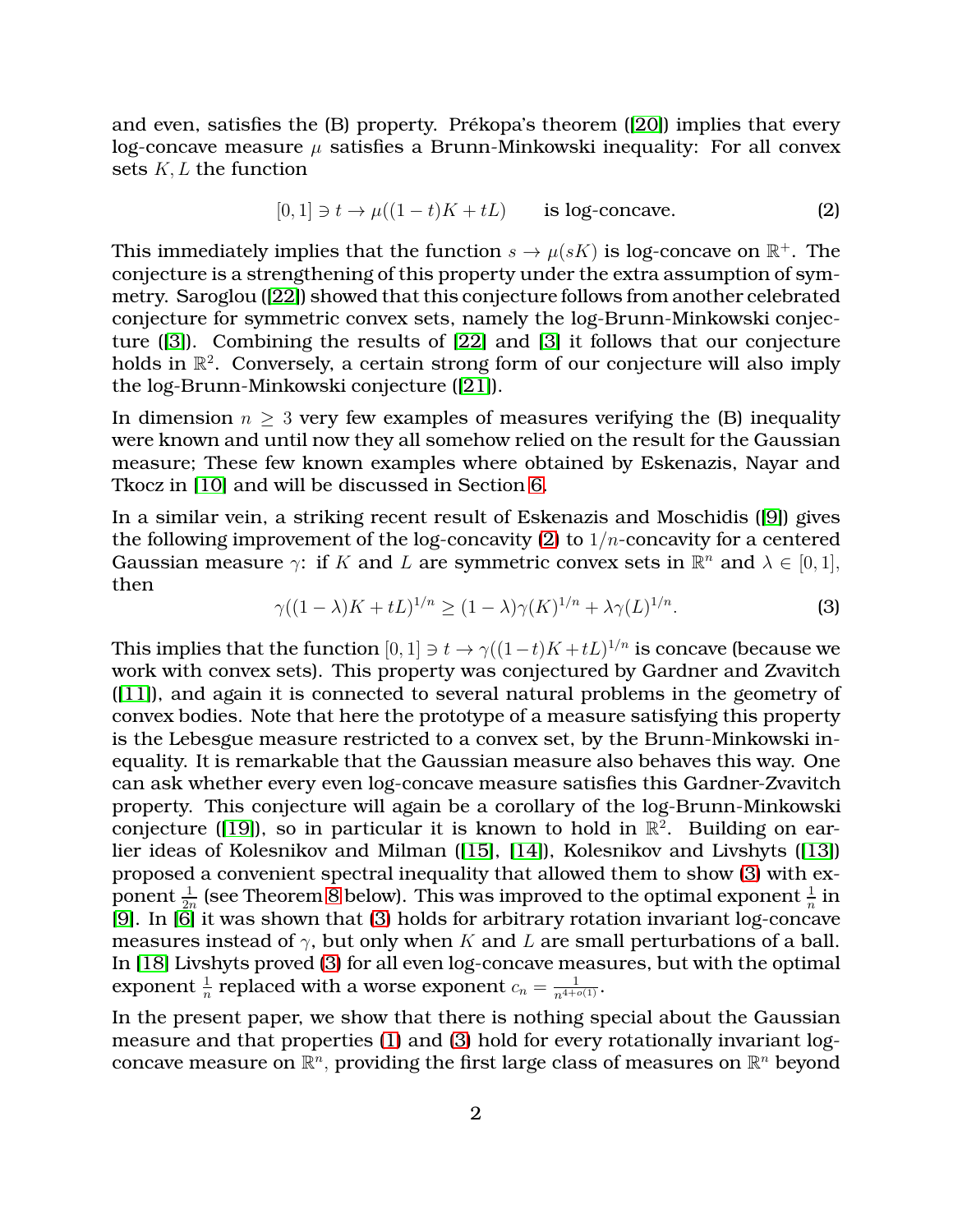Gaussian measures satisfying the (B) conjecture and the Gardner-Zvavitch conjecture. Actually, we will go beyond log-concave measures; for instance, we will show that the Cauchy measures also satisfy these properties.

Let us fix some notation in order to state our results. We consider a finite dimensional Euclidean space  $(\mathbb{R}^n, |\cdot|, \langle \cdot, \cdot \rangle)$ . For notational convenience, we assume we work with the standard structure – note that the problems we study are affine invariant. A Borel measure  $\mu$  is rotationally invariant if  $\mu(A) = \mu(RA)$  for every Borel set A and every linear map  $R \in O(n)$ . Since we are only considering measures that are absolutely continuous with respect to the Lebesgue measure  $dx$ , this means that we are considering measures of the form

$$
d\mu(x) = e^{-w(|x|)}dx
$$

for some function  $w : \mathbb{R}^+ \to \mathbb{R} \cup \{+\infty\}$ . In this setting, we have

 $\mu$  is log-concave  $\iff x \to w(|x|)$  is convex on  $\mathbb{R}^n$  $\Leftrightarrow$  w is increasing and convex on  $\mathbb{R}^+$  $\Rightarrow w$  increasing and  $t \to w(e^t)$  is convex on  $\mathbb{R}$ .

This last condition will prove to be sufficient for establishing the results. Note that for a smooth w, the log-concavity of  $\mu$  amounts to the conditions  $w' \geq 0$ ,  $w'' \geq 0$ , whereas our weaker assumption is equivalent to  $w' \geq 0$ ,  $sw''(s) + w'(s) \geq 0$ . Also, unless  $w$  is constant (which is not a situation of interest) we will always have that  $w(t) \rightarrow +\infty$  as  $t \rightarrow +\infty$ .

We begin with the (B) conjecture. Actually, we are able to extend the same *strong* form that was established for the Gaussian measure to every log-concave (and beyond) rotationally invariant measure.

<span id="page-2-1"></span>**Theorem 1.** *Let*  $w : (0, \infty) \to (-\infty, \infty]$  *be an increasing function such that*  $t \to w(e^t)$ *is convex, and let*  $\mu$  *be the measure on*  $\mathbb{R}^n$  *with density*  $e^{-w(|x|)}$ *. Then for every*  $symmetric \ convex \ body \ K \subseteq \mathbb{R}^n$ , and every symmetric *matrix* A, the function

$$
t \mapsto \mu\left(e^{tA}K\right)
$$

*is log-concave.*

Let us mention that we will actually prove the following more general statement: under the same assumptions on  $w$ , if  $v : \mathbb{R}^n \to \mathbb{R} \cup \{+\infty\}$  is an even convex function then the function

<span id="page-2-0"></span>
$$
t \to \int_{\mathbb{R}^n} e^{-v(e^{tA}x) - w(|x|)} dx \qquad \text{is log-concave on } \mathbb{R}.
$$
 (4)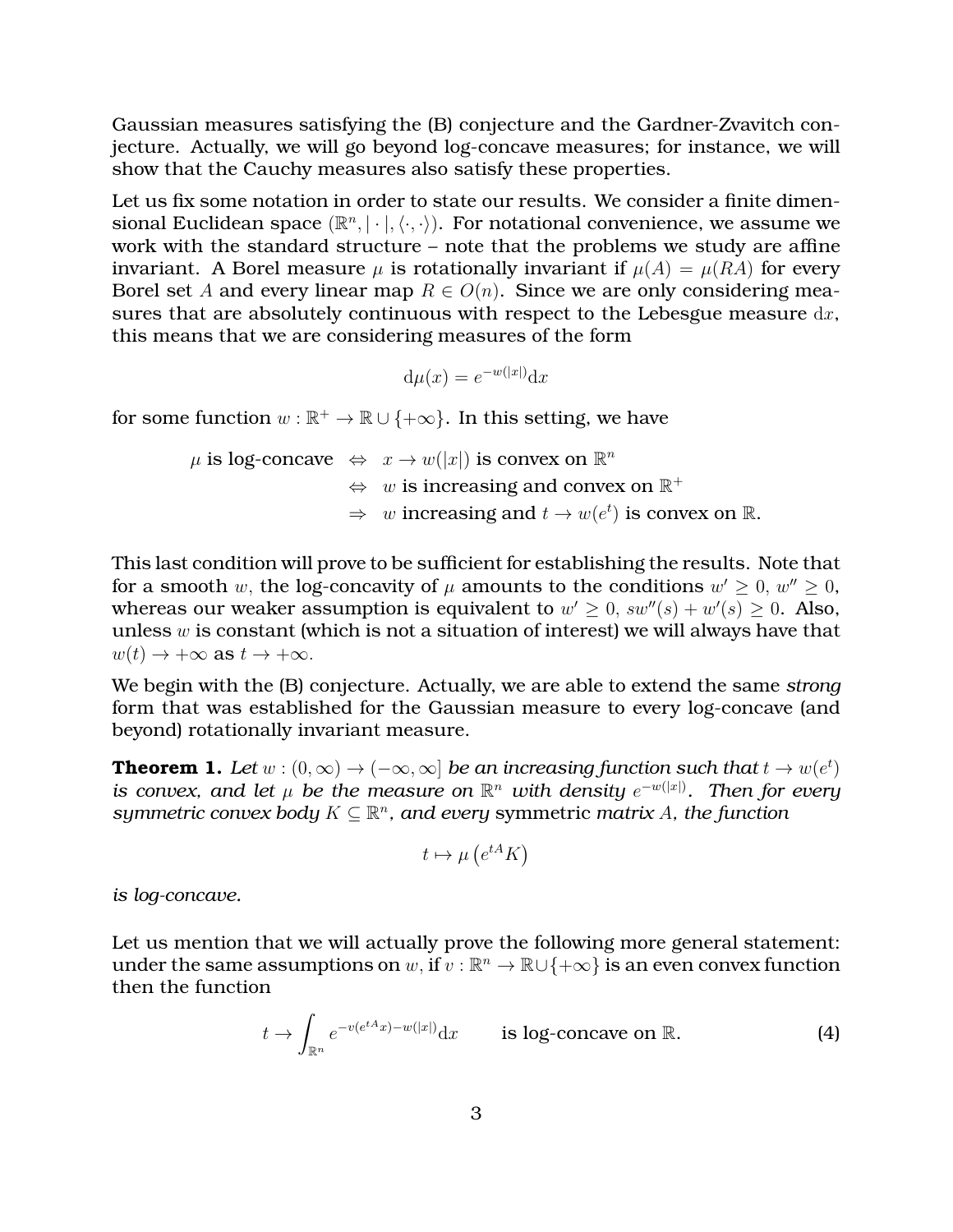The theorem corresponds to the choice  $v = 1_K^{\infty}$  (if one replaces t by  $-t$ , which preserves log-concavity). This "functional" version of the (B) property was previously studied in [\[8\]](#page-19-7).

Note that the functions  $w(t) = w_p(t) := t^p/p$  satisfy the assumptions of the theorem for all  $p > 0$ . Hence the corresponding measures

$$
\mathrm{d}\mu_p = e^{-|x|^p/p}\mathrm{d}x
$$

all have the strong (B) property. Taking  $w = 1^{\infty}_{[0,1]}$  (that is  $p \to +\infty$ ) we see that the uniform measure on  $B^n_2$  also has the strong  $(\mathrm{B})$  property. Recall we are free to pick any Euclidean structure, or equivalently we can work with measures on  $\mathbb{R}^n$ of the form

<span id="page-3-0"></span>
$$
d\mu(x) = e^{-w(\langle Cx, x \rangle)} dx \tag{5}
$$

where  $C$  is a symmetric positive matrix; one just has to be careful when stating the strong (B) property as in this case the condition on the matrix A is that  $CA = A^*C$ . For the classical (B) property  $(A = Id)$  there is no issue here and in particular the uniform measure on an ellipsoid satisfies the (B) inequality. Note also that if  $\mathcal E$ is an ellipsoid we may use [\(4\)](#page-2-0) with  $A = Id$ ,  $w = 1^{\infty}_{[0,1]}$  and the norm associated to  $\mathcal{E}$ . Performing the change of variables  $y = e^{tA}x$  (whose Jacobian is log-linear and hence immaterial), we derive the following corollary: if  $\nu$  is an arbitrary even  $\log$ -concave measure on  $\mathbb{R}^n$  then

$$
t \to \nu(e^t \mathcal{E}) \quad \text{is log-concave on } \mathbb{R}.\tag{6}
$$

It is also worth mentioning that by approximation, our results apply to degenerate nonnegative quadratic forms as well, that is to the case where the matrix  $C$  in [\(5\)](#page-3-0) is degenerate. For instance we can consider measures of the form  $e^{-w(\sqrt{x_1^2+...x_k^2})} dx$ with  $k \leq n$ .

Let us give some further examples of non-log-concave measures that satisfy our assumptions and for which our results hold. For instance, by taking  $w(t) = a \log t +$  $\tilde{w}(t)$ , for any  $a \geq 0$  and  $\tilde{w}$  satisfying our assumptions (possibly  $\tilde{w} \equiv 0$ ), we can consider measures of the form

$$
\mathrm{d}\mu(x) = |x|^{-a} e^{-\tilde{w}(|x|)} \mathrm{d}x.
$$

It is reasonable to impose local integrability (around zero) of the density, that is  $0 \le a < n$ , for if not the measure of every symmetric convex body is  $+\infty$ , and the result is therefore less interesting. We can also take for instance  $w(t) = a \log(1+t^b)$ for any  $a, b \geq 0$  and work with measures of the form

$$
\mathrm{d}\mu(x) = (1+|x|^b)^{-a} \,\mathrm{d}x,
$$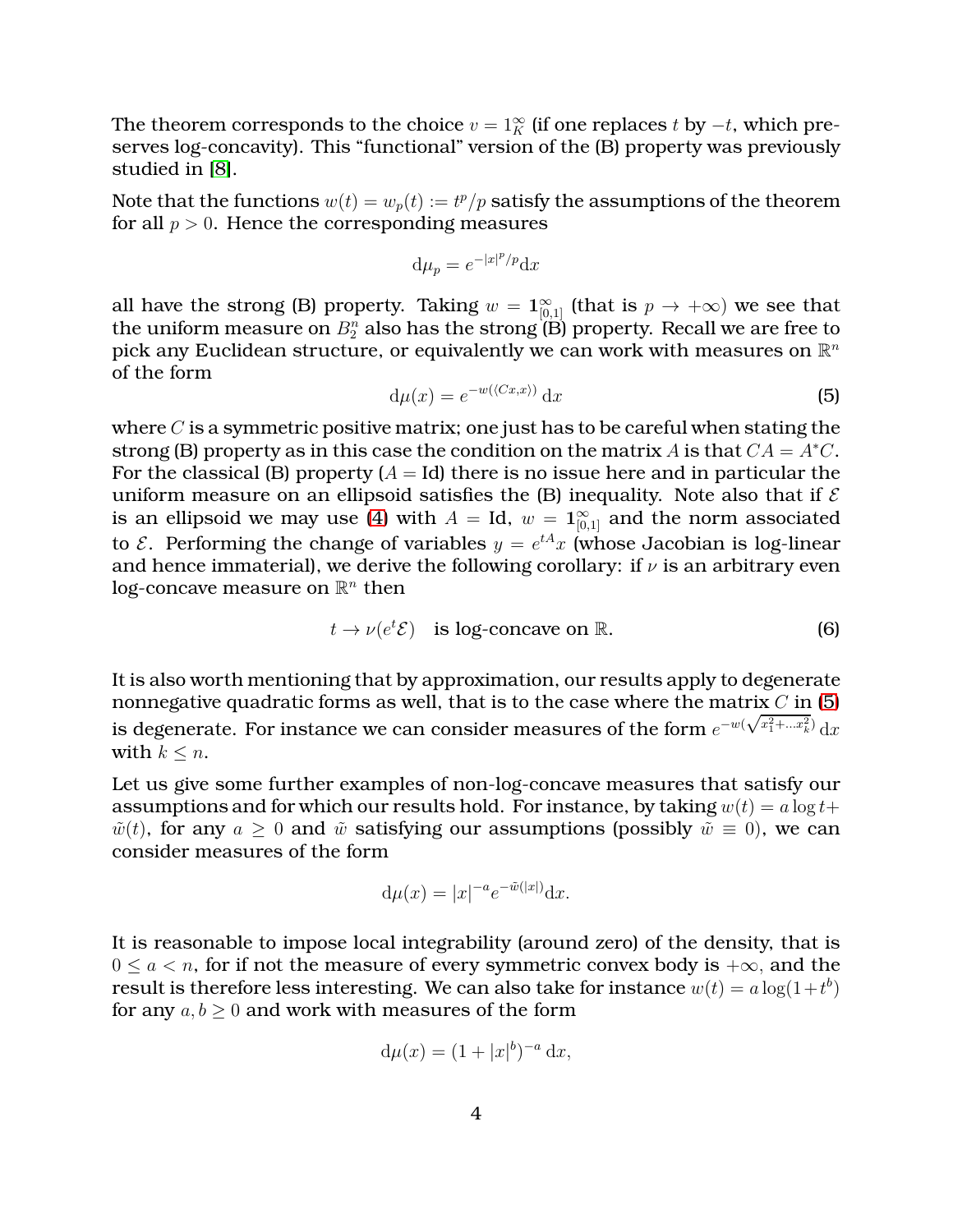which include Cauchy-type measures on  $\mathbb{R}^n$ ; Here again, we can replace  $\mathrm{d} x$  by any rotationally invariant measure satisfying our assumptions.

It is well known that taking second derivatives reduces Brunn-Minkowski type inequalities to spectral inequalities for some differential operator. The proof of Theorem [1](#page-2-1) follows a scheme similar to [\[7\]](#page-19-0), which handled the Gaussian case  $\mu_2$ by establishing a connection with a "second eigenvalue problem" associated to measures that are log-concave with respect to  $\mu_2$ . We will reduce the problem to a spectral inequality of Brascamp–Lieb type, in an improved form for even functions. By examining the Gaussian case one could seek an improvement in the constant of a "classical" spectral inequality. However, we believe this would not be the right way to go (see the remark at the end of Section [4\)](#page-13-0). Moreover, already for our rotationally invariant measure  $\mu$ , we do not know the exact whole spectrum (unlike the gaussian case), and we need anyway to work with measures that are log-concave with respect to  $\mu$ . We will instead establish the following spectral inequality, from which the result follows:

<span id="page-4-0"></span>**Theorem 2.** Let  $w : [0, \infty) \to \mathbb{R}$  be a  $C^2$ -smooth increasing function such that  $t \mapsto w(e^t)$  is convex. Define  $W : \mathbb{R}^n \to \mathbb{R}$  by  $W(x) = w(|x|)$  and let  $\nu$  be an *even probability measure on*  $\mathbb{R}^n$  *that is log-concave with respect to*  $e^{-W(x)}\mathrm{d}x$ *, that is*  $d\nu(x) = e^{-W(x)-v(x)}dx$  *for some even convex function* V.

Then for every even  $C^1$  function  $f:\mathbb{R}^n\to\mathbb{R}$  such that  $\int|f|^2\,\mathrm{d}\nu<\infty$  we have

$$
\operatorname{Var}_{\nu} f \leq \int \left\langle \left( \nabla^2 W + \frac{w'(|x|)}{|x|} \operatorname{Id} \right)^{-1} \nabla f, \nabla f \right\rangle d\nu.
$$

One can check that equality holds in Theorem [2](#page-4-0) when  $\int e^{-W} < \infty$  if v is constant, that is  $d\nu = \frac{e^{-W(x)}}{\int e^{-W(x)}}$  $\frac{e^{-W(x)}}{\int e^{-W}} \mathrm{d} x$ , and  $f(x) = \langle \nabla W, x \rangle = w'(|x|) \, |x|$  . This can be seen without explicit computations by inspecting the use of Theorem [2](#page-4-0) in the proof of Theorem [1](#page-2-1) in Section [4](#page-13-0) and using the fact that for  $K = \mathbb{R}^n$  the function  $t \mapsto \mu(e^t K)$  is constant and thus log-linear.

In the case of the Gaussian measure  $\mu_2$  (that is  $w(t)=t^2/2)$ , this inequality reduces to the fact that for an even measure  $\nu$  that is log-concave with respect to  $\mu_2$ , one has  $\text{Var}_{\nu} f \leq \frac{1}{2}$  $\frac{1}{2} \int |\nabla f|^2 \, \mathrm{d}\nu$  for every even smooth f.

The matrix  $\nabla^2 W + \frac{w'(|x|)}{|x|}$  $\frac{(|x|)}{|x|}$  Id is a rank one perturbation of the identity (see [\(8\)](#page-11-0) below), so we can compute its inverse explicitly. The result is that under the assumptions of Theorem [2](#page-4-0) we have the inequality

$$
\operatorname{Var}_{\nu} f \le \int \left( \frac{|x|}{2w'(|x|)} |\nabla f|^2 - \frac{|x| w''(|x|) - w'(|x|)}{2|x| w'(|x|) (|x| w''(|x|) + w'(|x|))} \langle \nabla f, x \rangle^2 \right) d\nu.
$$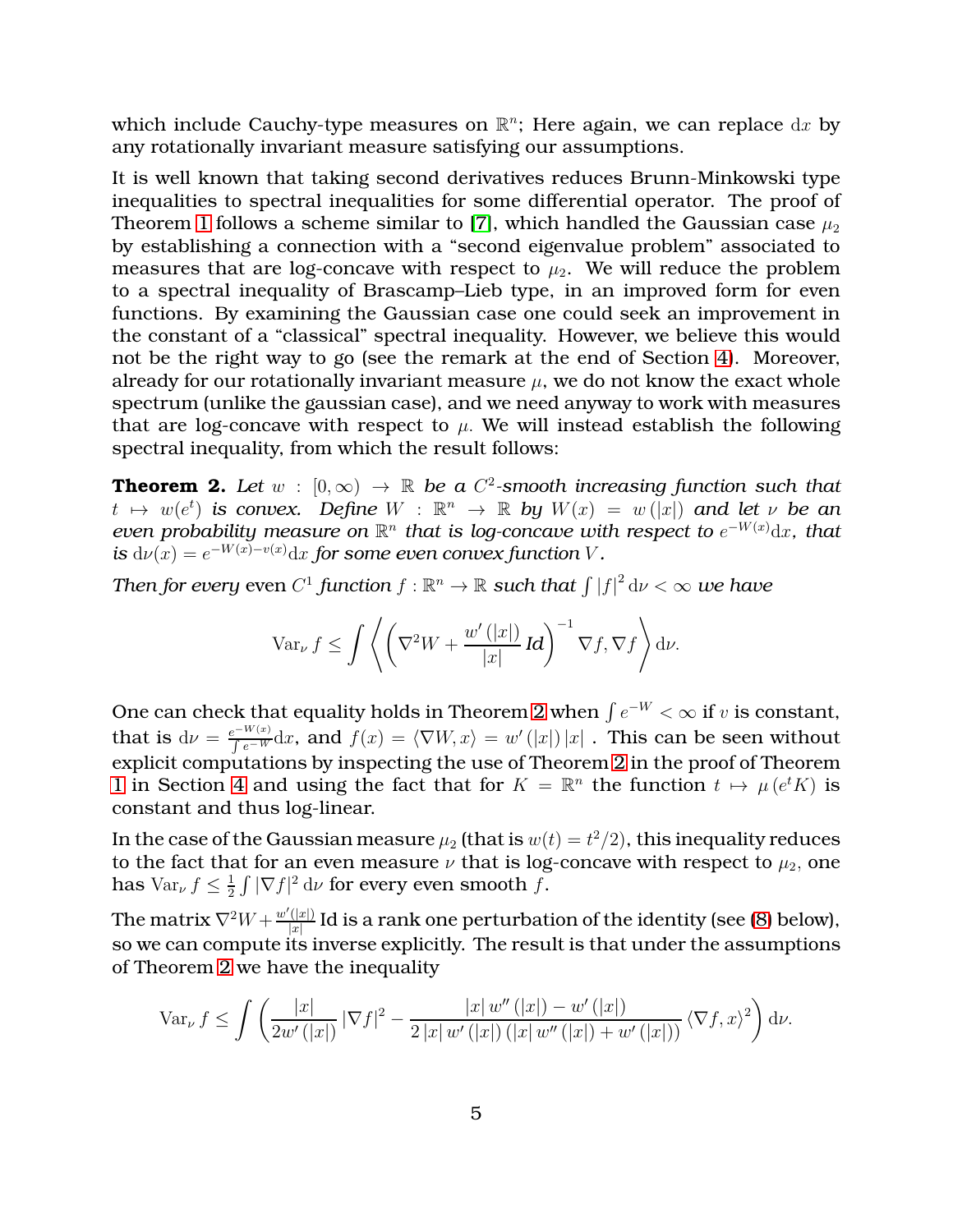For example, taking  $w(t) = w_p(t) = t^p/p$  we see that when  $\nu$  is log-concave with respect to  $\mu_p$  we have

$$
\operatorname{Var}_{\nu} f \le \int \left( \frac{1}{2} |x|^{2-p} |\nabla f|^2 - \frac{p-2}{2p} \cdot \frac{\langle \nabla f, x \rangle^2}{|x|^p} \right) d\nu.
$$

Using the trivial bounds  $0 \leq \langle \nabla f, x \rangle^2 \leq |\nabla f|^2 |x|^2$  we can deduce the less precise but more elegant inequality

$$
\text{Var}_{\nu} f \le \max\left\{\frac{1}{p}, \frac{1}{2}\right\} \cdot \int |x|^{2-p} |\nabla f|^2 \, \mathrm{d}\nu.
$$

This inequality is still sharp when  $\nu = c \cdot \mu_p$  for  $0 < p \leq 2$  and c a normalization constant, with the same equality case. Similarly, taking  $w_C(t) = a \cdot \log(1 + t^2)$  we see that when  $\nu$  is log-concave with respect to the Cauchy-type measure  $\frac{1}{\left(1+|x|^2\right)^a}\mathrm{d}x$ we obtain the inequalities

$$
\operatorname{Var}_{\nu} f \le \frac{1}{4a} \int \left(1+|x|^2\right) \left(|\nabla f|^2 + \langle \nabla f, x \rangle^2\right) d\nu \le \frac{1}{4a} \int \left(1+|x|^2\right)^2 |\nabla f|^2 d\nu.
$$

Again, both of these inequalities are sharp when  $v$  is a constant. This last inequality is similar in spirit to a result of Bobkov and Ledoux ([\[2\]](#page-19-8)) for Cauchy measures, which is only sharp up to a universal constant but holds for non-even functions.

In the Gaussian case, the above-mentioned inequality  $Var_{\nu} f \leq \frac{1}{2}$  $\frac{1}{2} \int |\nabla f|^2 \, d\nu$  for f even was at the heart of the argument in [\[7\]](#page-19-0). It was established using an  $L^2$  argument with a Bochner integration by parts (a second argument using Cafferelli's contraction property was also given). The argument used the following Poincaré inequality, which follows from the variance Brascamp–Lieb inequality ([\[4\]](#page-19-9)) or the Bakry–Emery criterion ([\[1\]](#page-18-0)): For a measure  $\nu$  that is log-concave with respect to  $\mu_2$ , one has for every smooth h that  $\text{Var}_{\nu} h \leq \int |\nabla h|^2 d\nu$ . For our general  $\mu$  this inequality needs to be replaced by a *weighted* Poincaré inequality that appears to be new, even in the simple case of of the measure  $e^{-w(|x|)}{\rm d} x.$  In fact we will only prove such an inequality when the function is *odd*, which is good enough for our purposes.

<span id="page-5-0"></span>**Theorem 3.** *Let*  $w : (0, \infty) \to \mathbb{R}$  *be*  $C^1$ -smooth and increasing. Let  $v$  *be an even finite measure on*  $\mathbb{R}^n$  *which is log-concave with respect to*  $e^{-w(|x|)}dx$ *, that is*  $d\nu(x) =$ e <sup>−</sup>w(|x|)−v(x)dx *for some even convex function v. Then for every* C 1 *-smooth and odd*  $\text{function } h: \mathbb{R}^n \to \mathbb{R} \text{ with } \nabla h \in L^2(\nu) \text{ we have }$ 

$$
\int \frac{w'(|x|)}{|x|} h^2 \mathrm{d} \nu \le \int |\nabla h|^2 \, \mathrm{d} \nu.
$$

As we will see after the proof, equality holds in Theorem [3](#page-5-0) when  $v = 0$ , that is  $d\nu = e^{-w(|x|)}dx$ , and  $h(x) = \langle x, \theta \rangle$  for a fixed  $\theta \in \mathbb{R}^n$ .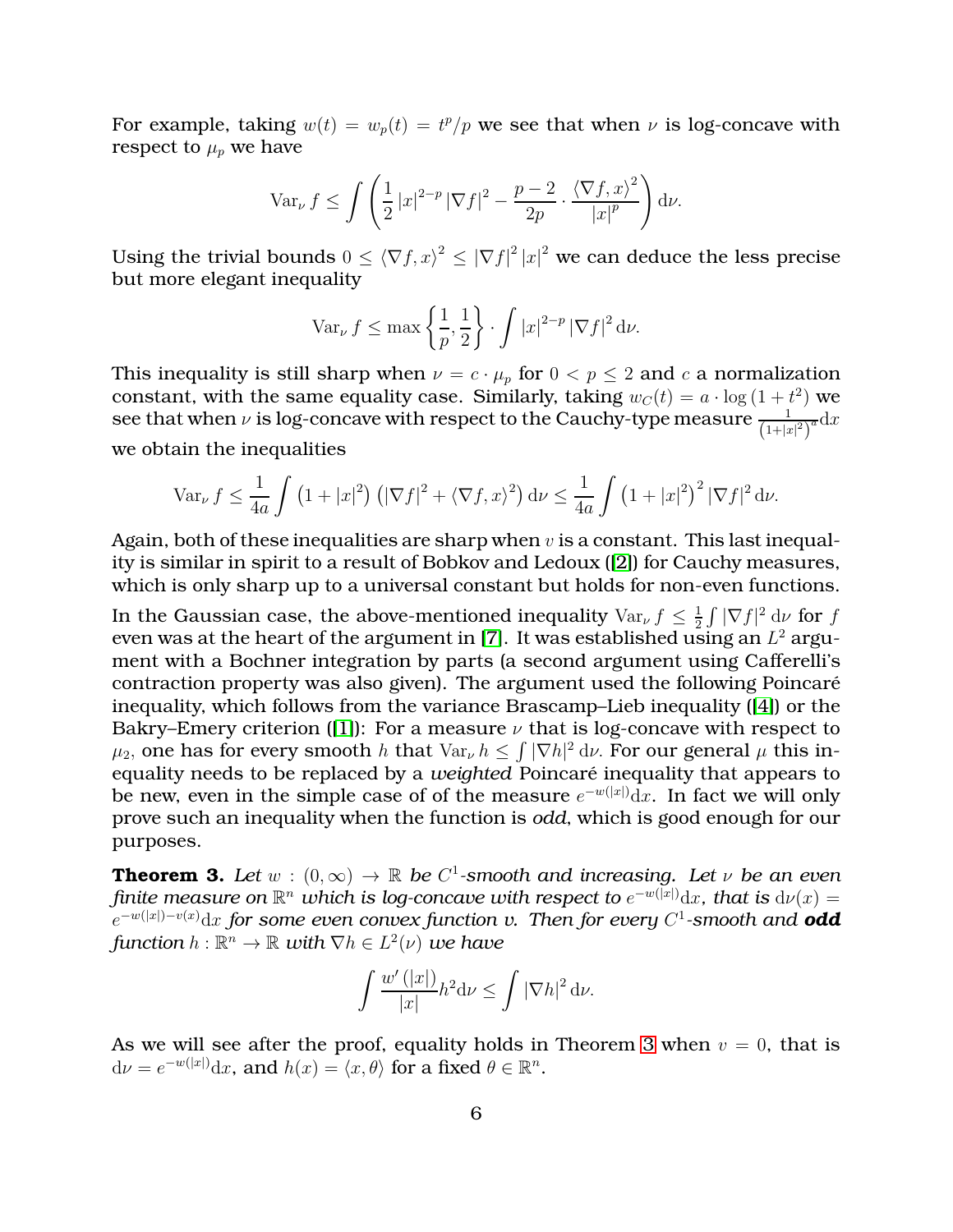In the two cases of interest from before  $w = w_p$  and  $w = w_c$ , Theorem [3](#page-5-0) reduces to the inequalities

$$
\int |x|^{p-2} h^2 \mathrm{d} \nu \le \int |\nabla h|^2 \, \mathrm{d} \nu \quad \text{and} \quad \int \frac{h^2}{1+|x|^2} \mathrm{d} \nu \le \frac{1}{2a} \int |\nabla h|^2 \, \mathrm{d} \nu
$$

respectively. Both of these inequalities are sharp when  $v = 0$ , that is when  $d\nu = e^{-|x|^p/p}dx$  and  $d\nu = \frac{1}{(1+|x|^p)}$  $\frac{1}{(1+|x|^2)^a}$ d $x$  with  $a>n/2$ , respectively, with equality for linear functions.

It is rather striking that our weighted Poincaré inequality above allows us to solve the problem of the Gardner-Zvavitch conjecture for rotationally invariant measures, with the same conditions as for the (B) inequality, that is:

<span id="page-6-0"></span>**Theorem 4.** Let  $w : [0, \infty) \to (-\infty, \infty]$  be an increasing function such that  $t \mapsto$  $w(e^t)$  is convex and let  $\mu$  be the measure on  $\mathbb{R}^n$  with density  $e^{-w(|x|)}$ . Then for every *symmetric convex bodies*  $K, L \subset \mathbb{R}^n$  *and*  $\lambda \in [0, 1],$ 

$$
\mu((1 - \lambda)K + tL)^{1/n} \ge (1 - \lambda)\mu(K)^{1/n} + \lambda\mu(L)^{1/n}
$$

As before, our result includes all rotationally invariant log-concave measures but applies also beyond this class – see the examples given above, such as Cauchy type measures.

The rest of the paper is devoted to the proofs of the main results and some further comments and extensions. In the next Section we prove the weighted Poincaré inequality (Theorem [3\)](#page-5-0). Then, in Section 3 we will use it to establish our spectral estimate of Brascamp-Lieb type for even functions (Theorem [2\)](#page-4-0). We show in Section 4 that this spectral estimate in turn implies the strong (B) inequality (Theorem [1\)](#page-2-1). In Section 5, we give the proof of the dimensional Brunn-Minkowski inequality (Theorem [4\)](#page-6-0). In the final Section 6, following an argument of [\[10\]](#page-19-3) we explain how to extend the (B) inequality to mixtures of rotationally invariant measures, thus providing new examples of measures satisfying this property.

#### **2 Weighted Poincaré inequalities**

In this section we give the proof of Theorem [3.](#page-5-0) We will proceed by integration in polar coordinates: for an integrable or nonnegative function  $F$  on  $\mathbb{R}^n,$ 

$$
\int F(x)dx = c_n \int_{\mathbb{S}^{n-1}} \int_0^\infty F(r\theta) r^{n-1} dr d\theta,
$$

where  $d\theta$  refers to the usual normalized measure on the sphere  $\mathbb{S}^{n-1} = \{x : |x| = 1\}.$ Therefore we will need two Poincaré type inequalities, one for the spherical part and one for the radial part.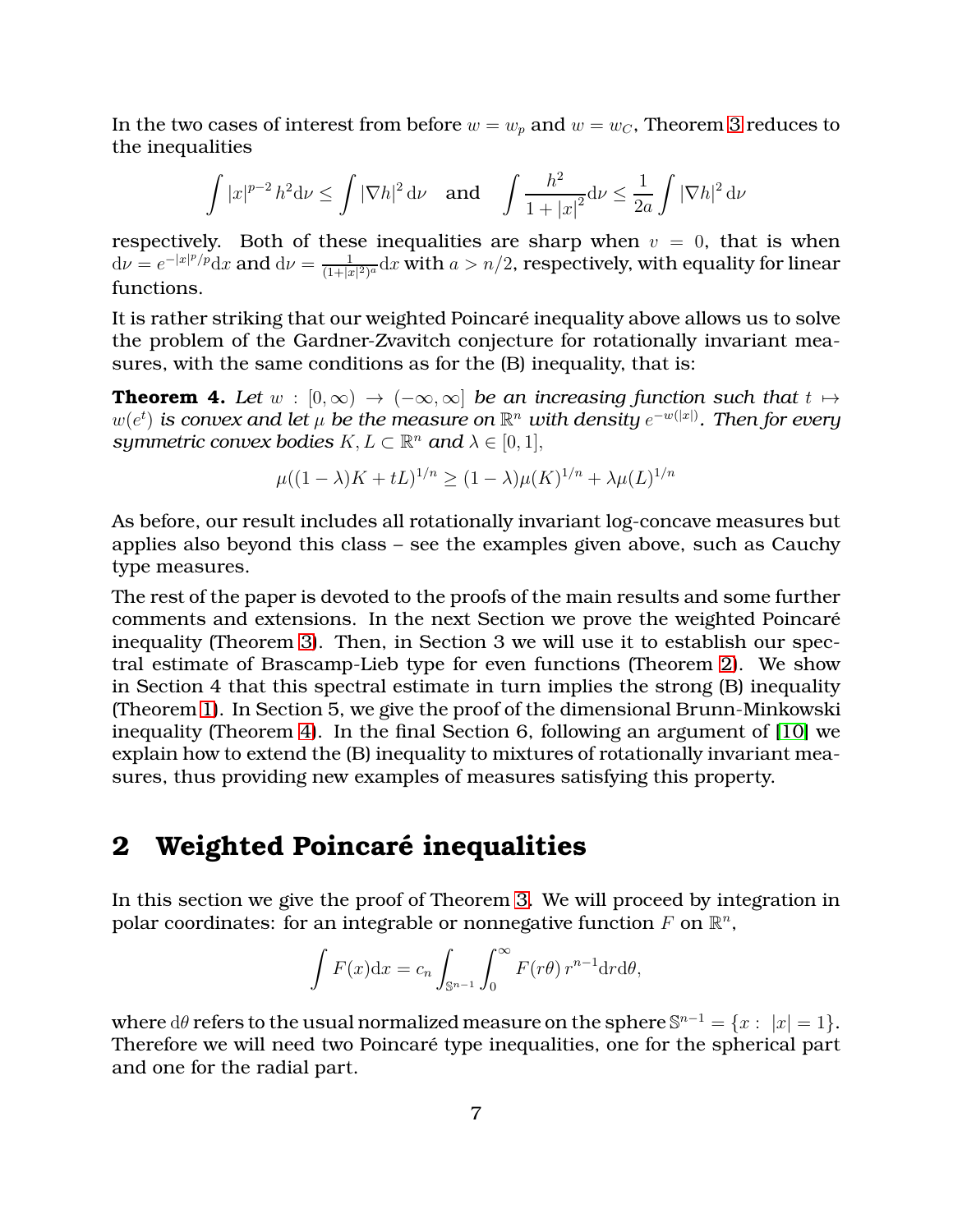In order to treat the spherical part, we will need the following weighted Poincaré inequality on the sphere that is a particular case of a general result of Kolesnikov and Milman ([\[15\]](#page-20-6)), as we shall see.

<span id="page-7-0"></span>**Proposition 5.** Let  $v : \mathbb{R}^n \to \mathbb{R}$  be a convex  $C^1$  function and let  $\mu$  be the measure on  $\mathbb{S}^{n-1}$  *with density*  $e^{-v}$ *. Then for every*  $C^1$  *function*  $g : \mathbb{S}^{n-1} \to \mathbb{R}$  *with*  $\int_{\mathbb{S}^{n-1}} g \, \mathrm{d} \mu = 0$  *one has*

$$
\int_{\mathbb{S}^{n-1}} (n-1-\mathrm{R}v) g^2 \mathrm{d}\mu \le \int_{\mathbb{S}^{n-1}} |\nabla_{\mathbb{S}}g|^2 \mathrm{d}\mu.
$$

Here and after, we use the notation  $Rv(x) = \langle \nabla v(x), x \rangle$  for the radial derivative and  $\nabla_{\mathbb{S}}g$  for the spherical gradient of g.

Indeed, generalizing a result of Colesanti ([\[5\]](#page-19-10)), Kolesnikov and Milman proved the following very general inequality:

<span id="page-7-1"></span>**Theorem 6** ([\[15\]](#page-20-6))**.** *Let* (M, g) *be a compact, smooth, complete, connected and oriented* n-dimensional Riemannian manifold with boundary  $\partial M$ . Let  $\mu = e^{-v}\mathrm{dVol}_M$  be *a* measure on M, where  $v : M \to \mathbb{R}$  is  $C^2$ -smooth.

 $\textit{Assume}\ (M,g,\mu)\ \textit{satisfies the}\ CD(0,N)\ \textit{condition for some}\ N\ \textit{such that}\ \frac{1}{N}\in [-\infty,\frac{1}{n}]$  $\frac{1}{n}$ , and that  $\Pi_{\partial M}>0$ . Then for every  $f\in C^1\left(\partial M\right)$  we have

$$
\int_{\partial M} H_{\mu} f^2 \mathrm{d} \mu_{\partial M} - \frac{N-1}{N} \cdot \frac{\left(\int_{\partial M} f \mathrm{d} \mu_{\partial M}\right)^2}{\mu(M)} \le \int_{\partial M} \left\langle \mathrm{II}_{\partial M}^{-1} \nabla_{\partial M} f, \nabla_{\partial M} f \right\rangle \mathrm{d} \mu_{\partial M}.
$$

To explain the notation of the theorem, we say that  $(M, q, \mu)$  satisfies the  $CD(0, N)$ condition if

$$
\operatorname{Ric}_{g,\mu} = \operatorname{Ric}_g + \nabla^2 v - \frac{1}{N - n} \operatorname{d} v \otimes \operatorname{d} v \succeq 0
$$

as a 2-tensor, where  $\text{Ric}_q$  denotes the classical Ricci curvature. Furthermore II<sub>∂M</sub> denotes the second fundamental form, and  $H_u(x) = \text{tr}(\Pi_{\partial M}(x)) - \langle \nabla v(x), \nu(x) \rangle$ denotes the weighted mean curvature of  $\partial M$  at  $x \in \partial M$ , where  $\nu(x)$  is the outer unit normal to  $\partial M$  at x.

To see why Proposition [5](#page-7-0) follows from Theorem [6](#page-7-1) we simply choose  $M = B_2^n \subset \mathbb{R}^n$ , the unit Euclidean ball with the standard Euclidean metric. By approximation we may assume v is  $C^2$ . Then for  $d\mu = e^{-v}dx$  the weighted manifold  $(M, g, \mu)$  satisfies the  $CD(0, \infty)$  condition since

$$
Ric_{g,\mu} = 0 + \nabla^2 v + 0 = \nabla^2 v \succeq 0.
$$

Moreover in this case  $\overline{\Pi_{\mathbb{S}^{n-1}}(x)}$  is given by the standard inner product on  $\mathbb{R}^n$  for all  $x \in \mathbb{S}^{n-1} = \partial B_2^n$ , so

$$
H_{\mu}(x) = n - 1 - \langle \nabla v(x), x \rangle = n - 1 - \text{R}v(x).
$$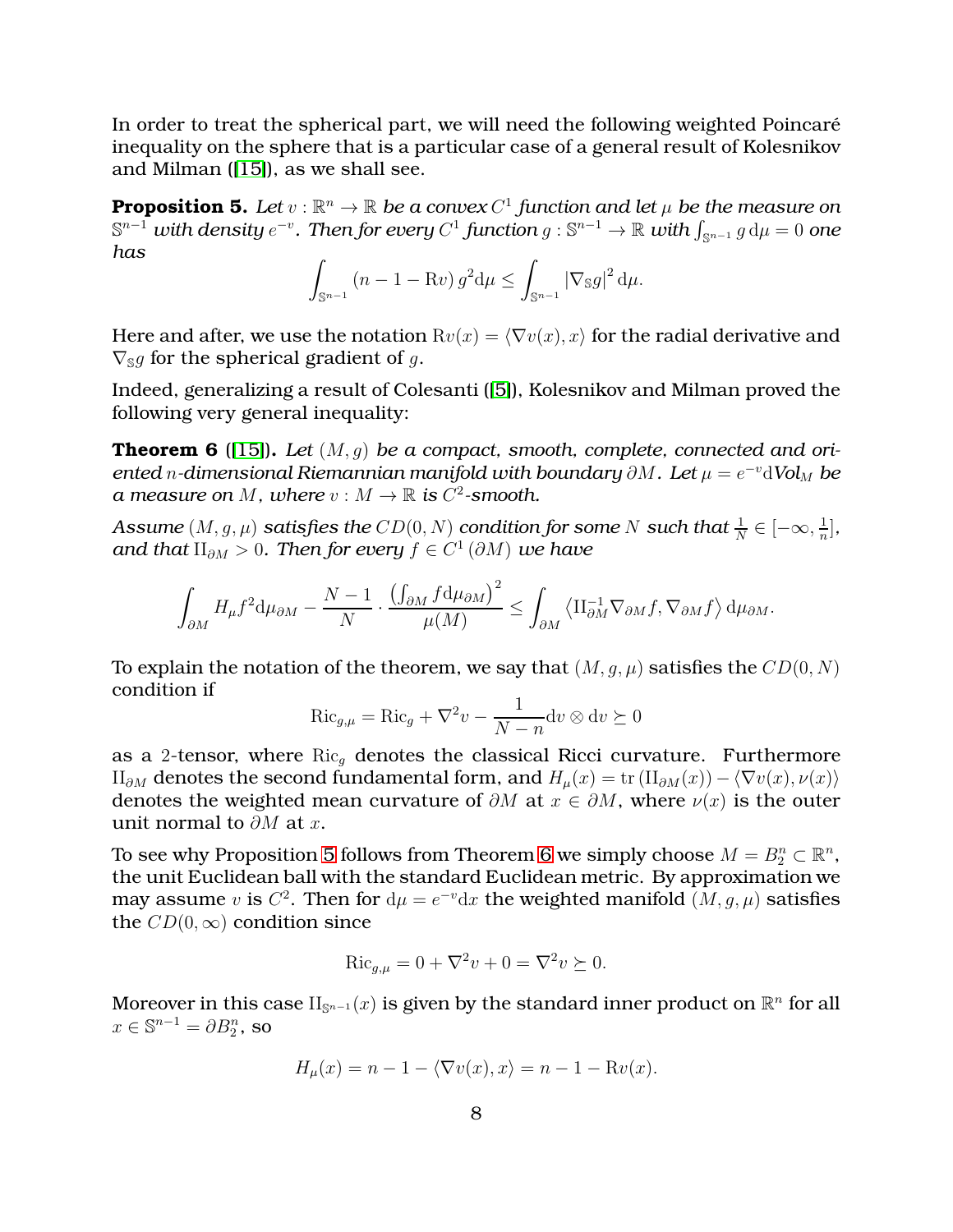Plugging this into Theorem [6,](#page-7-1) one obtains Proposition [5.](#page-7-0)

Let us comment a bit more on this result. Kolesnikov and Milman obtained their inequality using a general Reilly-type integration by parts formula for the solution  $u$  of the problem  $\Delta_g u - \langle \nabla u, \nabla v \rangle \, \equiv \, \frac{1}{\mu(M)} \int_{\partial M} f \mathrm{d} \mu_{\partial M}$  in the interior of  $M$  and the normal derivative of u on  $\partial M$  equal to f. However, when M is a convex body in  $\mathbb{R}^n$  this inequality can be derived in a more elementary way by differentiating the Brunn-Minkowski inequality [\(2\)](#page-1-0) for the log-concave measure  $d\mu = e^{-v}dx$  – see [\[15\]](#page-20-6) (in particular Theorem 6.6) and [\[13\]](#page-20-8) (in particular Proposition 3.2). When  $v = 0$ this is exactly what was done in [\[5\]](#page-19-10), but it is absolutely crucial for us to have the correct inequality for the weight  $e^{-v}$ .

The second ingredient we will need for the proof is the following one dimensional lemma.

<span id="page-8-0"></span>**Lemma 7.** Let  $w, v : [0, \infty) \to \mathbb{R}$  be continuous functions and  $C^1$  on  $(0, \infty)$ . Let f be *a*  $C^1$  function on  $[0,\infty)$  which is compactly supported (for simplicity) and satisfies  $f(0) = 0$ . Then for every  $\alpha > 0$  we have

$$
\int_0^\infty \frac{w'}{t} f^2 t^\alpha e^{-w-v} dt \le \int_0^\infty \left( (f')^2 + \alpha \cdot \left( \frac{f}{t} \right)^2 - v' \frac{f^2}{t} \right) t^\alpha e^{-w-v} dt.
$$

*Proof.* Since the inequality involves first order derivatives we may approximate and assume that f is actually  $C^2$ -smooth. Since we also have  $f(0) = 0$  we may write  $f(t) = t \cdot g(t)$  for a function  $g$  continuous on  $[0, \infty)$ ,  $C^1$  on  $(0, \infty)$  and compactly supported. It follows using integration by parts, since boundary terms vanish, that

$$
\int_0^{\infty} \frac{w'}{t} f^2 t^{\alpha} e^{-w-v} dt = \int_0^{\infty} w' g^2 t^{\alpha+1} e^{-w-v} dt = -\int_0^{\infty} (g^2 t^{\alpha+1} e^{-v}) (e^{-w})' dt.
$$
  
= 
$$
\int_0^{\infty} (g^2 t^{\alpha+1} e^{-v})' e^{-w} dt
$$
  
= 
$$
\int_0^{\infty} (2tgg' + (\alpha+1)g^2 - v'g^2 t) t^{\alpha} e^{-w-v} dt.
$$

On the other hand we have

$$
\int_0^{\infty} \left( (f')^2 + \alpha \cdot \left( \frac{f}{t} \right)^2 - v' \frac{f^2}{t} \right) t^{\alpha} e^{-w-v} dt = \int_0^{\infty} \left( (g + tg')^2 + \alpha \cdot g^2 - v'tg^2 \right) t^{\alpha} e^{-w-v} dt
$$
  
= 
$$
\int_0^{\infty} \left( g^2 + 2tgg' + t^2 (g')^2 + \alpha g^2 - v'tg^2 \right) t^{\alpha} e^{-w-v} dt.
$$

Comparing the two expressions we see that the difference between the right hand side and the left hand side is exactly  $\int_0^\infty (g')^2 t^{\alpha+2} e^{-w-v} dt$ , which is clearly nonnegative.  $\Box$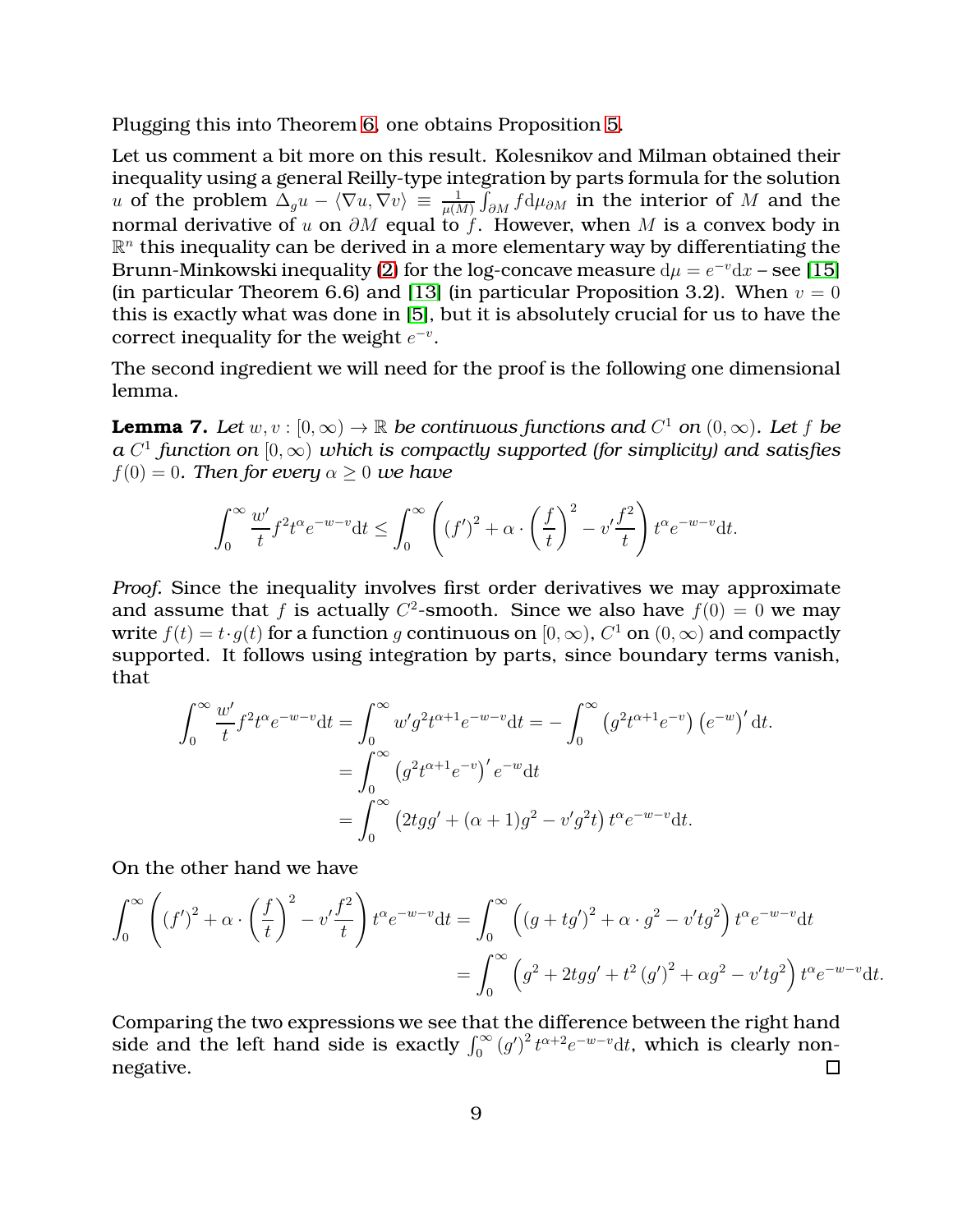We are now ready to prove Theorem [3:](#page-5-0)

*Proof of Theorem [3.](#page-5-0)* We begin with some standard approximation arguments. First let us note that we can assume that  $h \in L^2(\nu)$ . Actually, we can assume that h is bounded. Indeed, let us introduce for every  $k \in \mathbb{N}^*$  a  $C^1$  smooth non-decreasing odd function  $R_k : \mathbb{R} \to \mathbb{R}$  such that  $R_k(t) = t$  for  $t \in [0, k]$ ,  $R_k(t) \equiv k + 1$  for  $t \ge k + 2$ ,  $R_k(t) \leq t$  and  $R'(t) \leq 1$  for every  $t \in \mathbb{R}^+$ . Then the functions  $h_k := R_k(h)$  satisfy  $h_k = h$ on the open set  $\{|h| < k\}$ ,  $|h_k| \uparrow |h|$  and  $|\nabla h_k| \stackrel{\leq}{\longrightarrow} |\nabla h|$ . Hence by monotone and dominated convergence, respectively, we can pass from the bounded functions  $h_k$ to  $h$  in our inequality.

Next we reduce to the case that  $h$  is compactly supported. The classical argument is to introduce a smooth function  $\chi$  on  $\mathbb{R}^n$  with values in  $[0,1]$  that is compactly supported and equals to 1 in a neighborhood of 0 and to set  $\chi_k(x) := \chi(x/k)$ . Then  $\chi_k \uparrow 1$  and  $|\nabla \chi_k| \leq C/k$  for some constant  $C > 0$ . On one hand we have  $w'(|x|)$  $\frac{d^{(x)}}{|x|}$  $(h\chi_k)^2$   $\uparrow \frac{w'(|x|)}{|x|}$  $\frac{\left(\left(\left|x\right|\right)}{\left|x\right|}h^2$  and, on the other hand,

$$
\int |\nabla(h\chi_k)|^2 d\nu = \int |\nabla h|^2 \chi_k^2 d\nu + 2 \int h\chi_k \langle \nabla h, \nabla \chi_k \rangle d\nu + \int h^2 |\nabla \chi_k|^2 d\nu
$$
  

$$
\leq \int |\nabla h|^2 d\nu + \frac{2C}{k} \sqrt{\int h^2 d\nu \int |\nabla h|^2 d\nu} + \frac{C^2}{k^2} \int h^2 d\nu
$$

which converges to  $\int |\nabla h|^2\mathrm{d}\nu$  as wanted.

Finally, we approximate w and v. By replacing  $w(t)$  with  $\max(w(t), -k)$  and invoking monotone convergence as  $k \to \infty$ , we can assume that w is continuous on the closed ray  $[0, \infty)$  and  $C^1$  on  $(0, \infty)$  except maybe at one point, which is irrelevant. By standard approximation we may also assume without loss of generality that  $v$ is smooth.

These remarks being made, we compute the integrals for our compactly supported function  $h$  using polar coordinates. We obtain

$$
\int \frac{w'(|x|)}{|x|} h^2 \mathrm{d} \nu = c_n \int_{\mathbb{S}^{n-1}} \int_0^\infty \frac{w'(r)}{r} h^2(r\theta) r^{n-1} e^{-w(r)-v(r\theta)} \mathrm{d} r \mathrm{d} \theta.
$$

For a fixed  $\theta \in \mathbb{S}^{n-1}$  we will now apply Lemma [7](#page-8-0) with  $f_{\theta}(r) = h(r\theta)$ ,  $v_{\theta}(r) = v(r\theta)$ and  $\alpha = n - 1$ . Note that  $v'_{\theta}(r) = \langle \nabla v(r\theta), \theta \rangle = \frac{1}{r}Rv(r\theta)$ . Therefore we can bound our integral by

$$
c_n \int_{S^{n-1}} \int_0^\infty \left( \underbrace{\langle \nabla h(r\theta), \theta \rangle^2}_{\text{I}} + \underbrace{(n-1) \left( \frac{h(r\theta)}{r} \right)^2}_{\text{II}} - \frac{1}{r} \text{R} v(r\theta) \cdot \frac{h(r\theta)^2}{r} \right) r^{n-1} e^{-w(r) - v(r\theta)} \text{d}r \text{d}\theta.
$$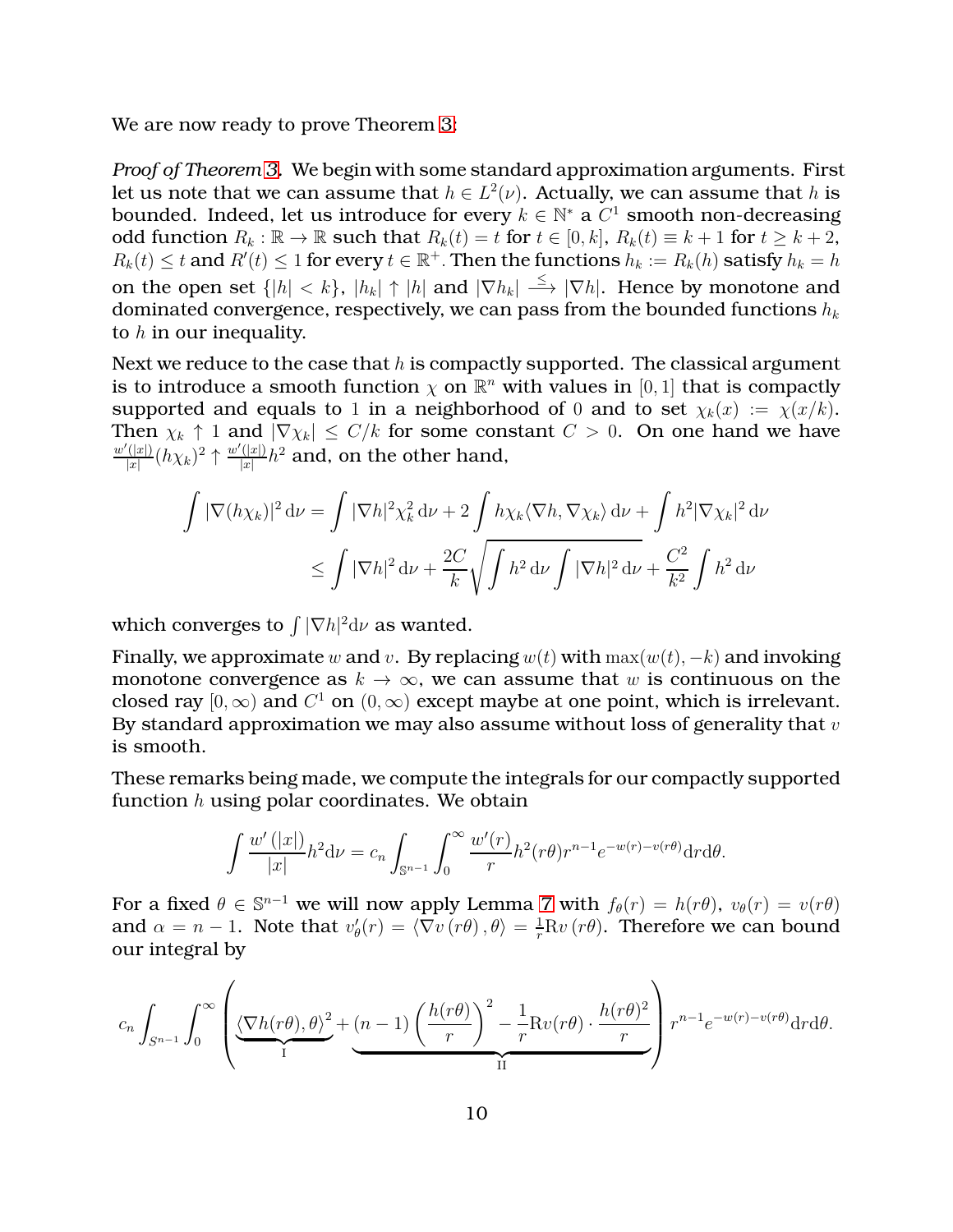We will leave term I as is for now. In order to bound term II we change the order of integration:

$$
II = c_n \int_0^\infty \int_{S^{n-1}} (n - 1 - Rv(r\theta)) \left(\frac{h(r\theta)}{r}\right)^2 r^{n-1} e^{-w(r) - v(r\theta)} d\theta dr
$$
  
=  $c_n \int_0^\infty r^{n-1} e^{-w(r)} \left( \int_{S^{n-1}} (n - 1 - Rv(r\theta)) \left(\frac{h(r\theta)}{r}\right)^2 e^{-v(r\theta)} d\theta \right) dr$ 

We now apply Proposition [5](#page-7-0) to the inner integral, with  $v_r(\theta) = v(r\theta)$  and  $g_r(\theta) = \frac{h(r\theta)}{r}$ . Note that  $Rv_r(\theta) = Rv(r\theta)$  and  $\nabla_{\mathbb{S}} g_r(\theta) = \nabla_{\mathbb{S}} h(r\theta)$ , where for a function  $h : \mathbb{R}^n \to \mathbb{R}$ the notation

$$
\nabla_{\mathbb{S}}h(x) = \nabla h(x) - \left\langle \nabla h(x), \frac{x}{|x|} \right\rangle \cdot \frac{x}{|x|}
$$

denotes the tangential part of the gradient of  $h$ . We may therefore apply the proposition and conclude that

$$
\text{II} \le c_n \int_0^\infty r^{n-1} e^{-w(r)} \int_{\mathbb{S}^{n-1}} |\nabla_{\mathbb{S}} h(r\theta)|^2 e^{-v(r\theta)} d\theta dr.
$$

Using this estimate for II we conclude that

$$
\int \frac{w'(|x|)}{|x|} h^2 \mathrm{d} \nu \leq c_n \int_{\mathbb{S}^{n-1}} \int_0^\infty \left( \langle \nabla h(r\theta), \theta \rangle^2 + |\nabla_{\mathbb{S}} h(r\theta)|^2 \right) r^{n-1} e^{-w(r) - v(r\theta)} \mathrm{d}r \mathrm{d}\theta
$$

$$
= c_n \int_{\mathbb{S}^{n-1}} \int_0^\infty |\nabla h(r\theta)|^2 r^{n-1} e^{-w(r) - v(r\theta)} \mathrm{d}r \mathrm{d}\theta
$$

$$
= \int |\nabla h(x)|^2 e^{-w(|x|) - v(x)} \mathrm{d}x = \int |\nabla h|^2 \mathrm{d}v,
$$

completing the proof of Theorem [3.](#page-5-0)

To conclude this section let us prove that when  $v=0$ , that is  $\mathrm{d} \nu = e^{-w(|x|)} \mathrm{d} x$ , we have equality in Theorem [3](#page-5-0) for every linear function  $h(x) = \langle x, \theta \rangle$ . By homogeneity and rotation invariance it is enough to consider the function  $h(x) = x_1$ . Formally, the result follows by integration by parts:

<span id="page-10-0"></span> $\Box$ 

$$
\int \frac{w'(|x|)}{|x|} h^2 \mathrm{d} \nu = -\int \partial_1 \left( e^{-w(|x|)} \right) x_1 \mathrm{d} x = \int 1 \cdot e^{-w(|x|)} \mathrm{d} x = \int |\nabla h|^2 \mathrm{d} \nu.
$$

To check this rigorously, introduce  $A_{\epsilon,R} = \{x \in \mathbb{R}^n: \; \epsilon < |x| < R\}$  for  $0 < \epsilon < R < \infty$ . Then using polar coordinates and integration by parts we have

$$
\int_{A_{\epsilon,R}} \frac{w'(|x|)}{|x|} h^2 \mathrm{d} \nu = \frac{1}{n} \int_{A_{\epsilon,R}} \frac{w'(|x|)}{|x|} |x|^2 e^{-w(|x|)} \mathrm{d} x = \frac{c_n}{n} \int_{\epsilon}^R w'(r) r^n e^{-w(r)} \mathrm{d} r
$$
\n
$$
= -\frac{c_n}{n} \int_{\epsilon}^R r^n (e^{-w(r)})' \mathrm{d} r = \frac{c_n}{n} \cdot (e^n e^{-w(\epsilon)} - R^n e^{-w(R)}) + c_n \int_{\epsilon}^R r^{n-1} e^{-w(r)} \mathrm{d} r
$$
\n
$$
= \frac{c_n}{n} \cdot (e^n e^{-w(\epsilon)} - R^n e^{-w(R)}) + \int_{A_{\epsilon,R}} |\nabla h|^2 \mathrm{d} \nu.
$$
\n(7)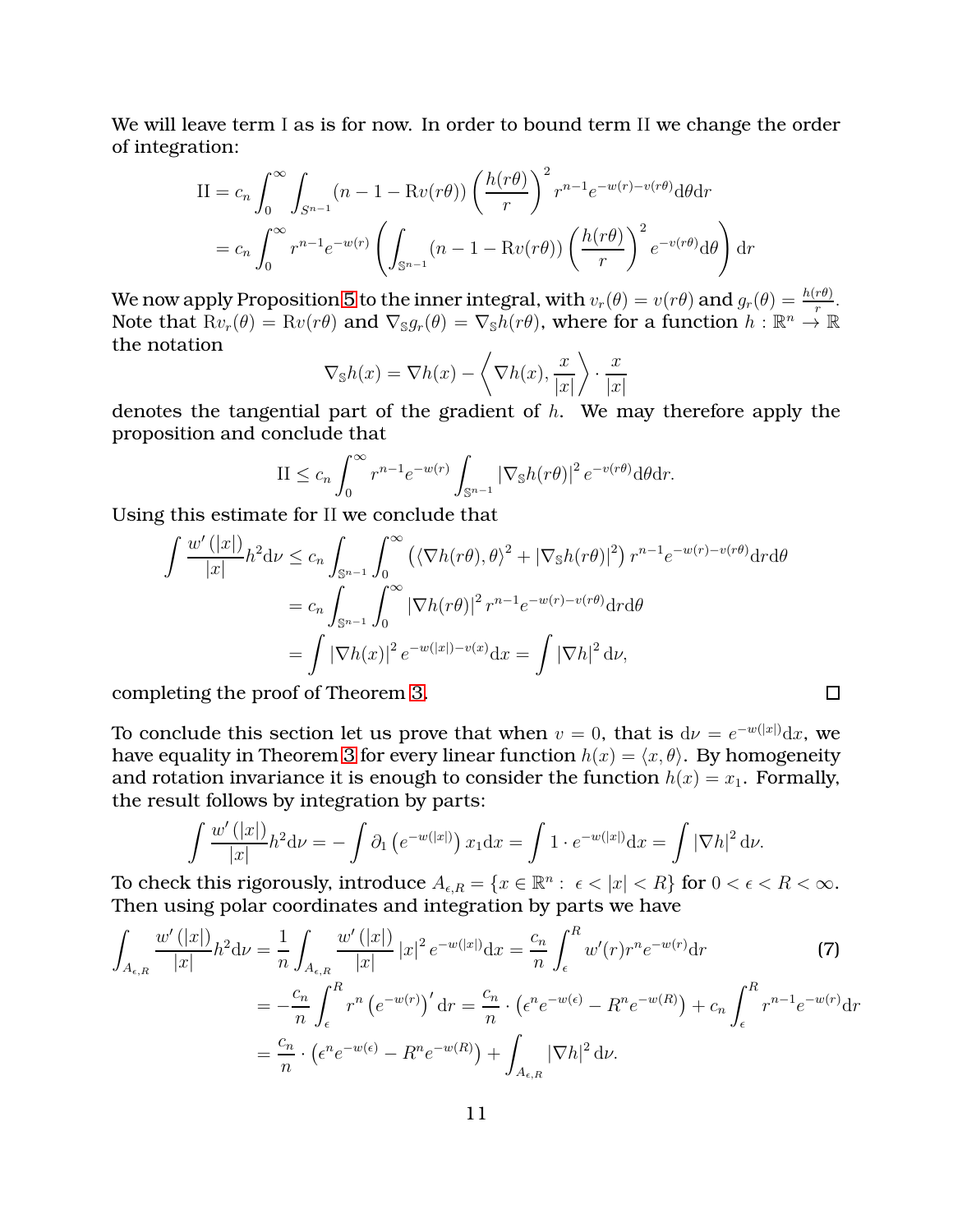Since the integrands are nonnegative the integrals  $\int_{A_{\epsilon,R}}$  $w'(|x|)$  $\frac{d\langle |x| \rangle}{|x|} h^2 \mathrm{d} \nu$  and  $\int_{A_{\epsilon,R}}|\nabla h|^2 \, \mathrm{d} \nu$ have a limit when  $\epsilon \to 0^+$  and  $R \to \infty$ , and the limits are finite since  $\int \frac{w'(|x|)}{|x|}$  $\frac{\overline{f(|x|)}}{|x|}h^2\mathrm{d}\nu\leq$  $\int |\nabla h|^2 d\nu < \infty$ . Therefore the limits  $\lim_{\epsilon \to 0^+} \epsilon^n e^{-w(\epsilon)}$  and  $\lim_{R \to \infty} R^n e^{-w(R)}$  also exist. Since  $\int_0^\infty r^{n-1} e^{-w(r)} dr = \frac{1}{c_r}$  $\frac{1}{c_n}\int e^{-w(|x|)}dx < \infty$ , both of these limits have to be 0. We may therefore let  $\epsilon \to 0^+, R \to \infty$  in [\(7\)](#page-10-0) and deduce that

$$
\int \frac{w'(|x|)}{|x|} h^2 \mathrm{d} \nu = \int |\nabla h|^2 \mathrm{d} \nu.
$$

as claimed.

#### **3 Improved Brascamp-Lieb inequality**

In this section, we give the proof of Theorem [2.](#page-4-0) So we are working with a probability measure  $\nu$  whose density is of the form  $e^{-W(x)-v(x)}$  with  $W(x) = w(|x|)$  where  $w$  is smooth and satisfies the assumptions of the theorem, and  $v$  is an arbitrary even convex function on  $\mathbb{R}^n$  with values on  $\mathbb{R} \cup \{+\infty\}$  . In the applications,  $e^{-v}$  will be the indicator of a symmetric convex set. But by approximation, we can easily assume that  $v$  is finite and smooth on  $\mathbb{R}^n$ .

The classical Hörmander–Brascamp–Lieb inequality states that for a smooth integrable  $f$  one has

$$
\operatorname{Var}_{\nu} f \le \int \left\langle \left(\nabla^2 W + \nabla^2 v\right)^{-1} \nabla f, \nabla f \right\rangle d\nu
$$
  
\$\leq \int \left\langle \left(\nabla^2 W\right)^{-1} \nabla f, \nabla f \right\rangle d\nu\$

Since  $\frac{w'(|x|)}{|x|}$  $\frac{(|x|)}{|x|}\cdot Id \succeq 0$ , the conclusion of Theorem [2](#page-4-0) is clearly stronger than this last inequality, but of course we are assuming that f is even; Recall that  $f(x) =$  $\langle (\nabla W + \nabla v)(x), \theta \rangle$  is an equality case in the first inequality, but this function is odd in our case.

A direct computation of  $\nabla^2 W$  shows that for every  $x \neq 0$ ,

$$
\nabla^2 W(x) = w''(|x|) \frac{x}{|x|} \otimes \frac{x}{|x|} + \frac{w'(|x|)}{|x|} \cdot \left( Id - \frac{x}{|x|} \otimes \frac{x}{|x|} \right),
$$

so one can write

<span id="page-11-0"></span>
$$
\nabla^2 W(x) + \frac{w'(|x|)}{|x|} \cdot Id = \left(w''(|x|) + \frac{w'(|x|)}{|x|}\right) \frac{x}{|x|} \otimes \frac{x}{|x|} + 2\frac{w'(|x|)}{|x|} \cdot \left(Id - \frac{x}{|x|} \otimes \frac{x}{|x|}\right). \tag{8}
$$

The condition that  $t \mapsto w(e^t)$  is convex implies that  $w''(s) + \frac{w'(s)}{s} \ge 0$  for all  $s > 0$ . Hence the expression above shows that  $\nabla^2 W(x) + \frac{w'(|x|)}{|x|}$  $\frac{(|x|)}{|x|}\cdot Id\succeq 0,$  which we will use in the proof.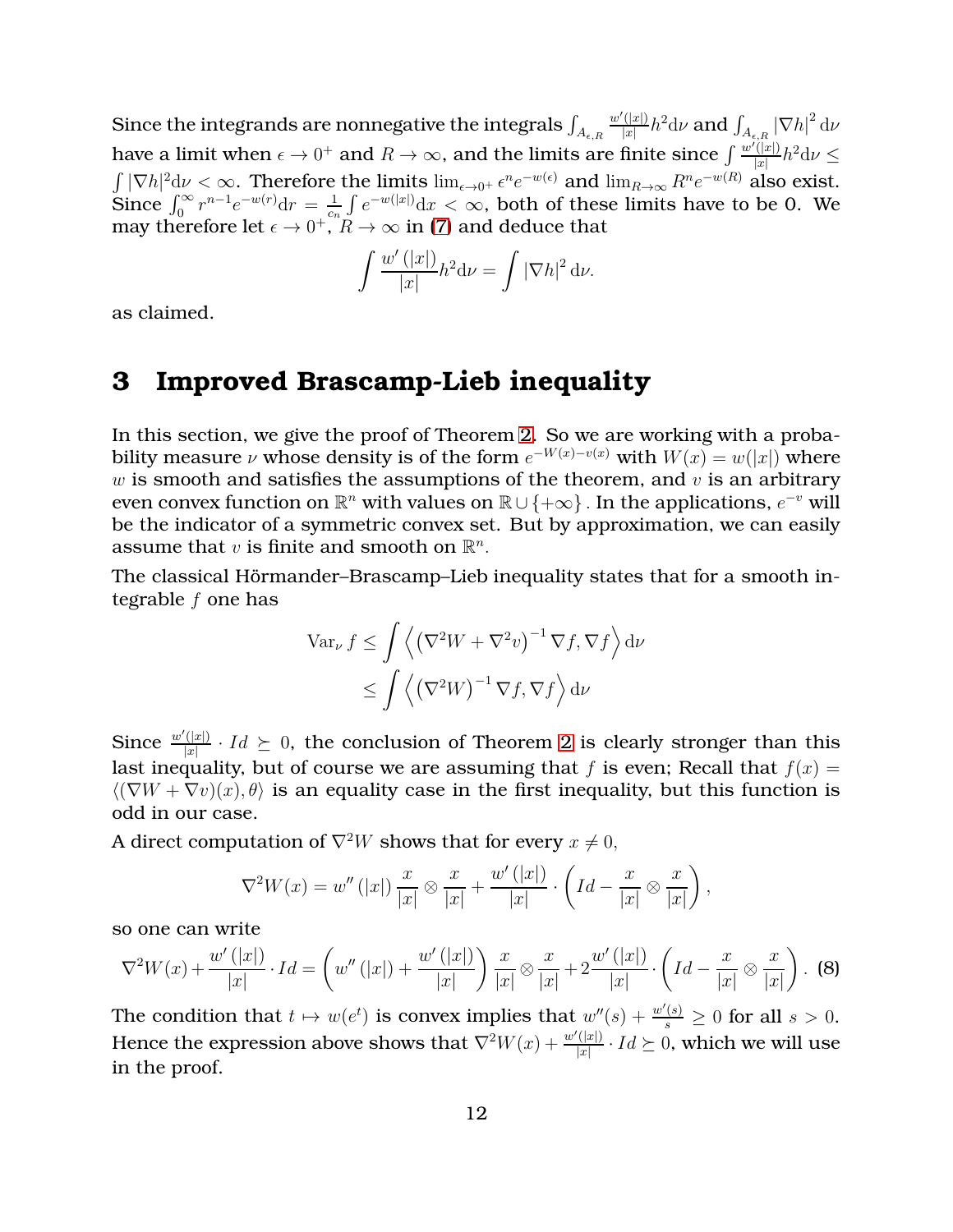*Proof of Theorem [2.](#page-4-0)* Consider the even function  $V = W + v$  so that  $\frac{dv}{dx} = e^{-V}$ ; we already mentioned that by approximation  $v$  can be assumed to be  $C^2\text{-smooth}$  so  $V$ is  $C^2$  as well . Since  $\nu$  is log-concave with respect to  $e^{-W}$  it follows that  $\nabla^2 V \succeq \nabla^2 W$ as positive definite matrices. Also write  $\overrightarrow{A(x)} = \nabla^2 W(x) + \frac{w'(|x|)}{|x|}$  $\frac{(|x|)}{|x|} \cdot Id.$ 

Consider the operator  $Lu = \Delta u - \langle \nabla V, \nabla u \rangle$ , that is the Laplace operator  $\nabla^* \nabla$  on  $L^2(\nu)$ . We are given an even function f. We can add a constant to f and assume without loss of generality that  $\int f d\nu = 0$ . It is well known then that f can be approximated by functions of the form  $Lu$  for smooth compactly supported  $u$  (see for instance [\[7\]](#page-19-0)). Moreover, since  $V$  is even and  $f$  is even we can also assume that u is even. Therefore it is enough to prove

$$
\int ((Lu - f)^{2} - f^{2} + \langle A^{-1} \nabla f, \nabla f \rangle) d\nu \ge 0,
$$

that is

$$
\int ((Lu)^{2} - 2Lu \cdot f + \langle A^{-1} \nabla f, \nabla f \rangle) d\nu \ge 0.
$$

Integrating by parts we see that

$$
\int Lu \cdot f \, d\nu = -\int \langle \nabla u, \nabla f \rangle \, d\nu,
$$

$$
\int (Lu)^2 \, d\nu = \int \left( \|\nabla^2 u\|_2^2 + \langle (\nabla^2 V) \cdot \nabla u, \nabla u \rangle \right) d\nu
$$

$$
\geq \int \left( \|\nabla^2 u\|_2^2 + \langle (\nabla^2 W) \cdot \nabla u, \nabla u \rangle \right) d\nu,
$$

where  $||A||_2 = \text{tr} (AA^*)$  is the Hilbert-Schmidt norm. Therefore it is enough to prove the inequality

$$
\int \left( \left\| \nabla^2 u \right\|_2^2 + \left\langle \left( \nabla^2 W \right) \nabla u, \nabla u \right\rangle + 2 \left\langle \nabla u, \nabla f \right\rangle + \left\langle A^{-1} \nabla f, \nabla f \right\rangle \right) d\nu \ge 0.
$$

For every  $x \in \mathbb{R}^n$  we have

$$
\left| A^{-\frac{1}{2}} \nabla f + A^{\frac{1}{2}} \nabla u \right|^2 = \left\langle A^{-1} \nabla f, \nabla f \right\rangle + 2 \left\langle \nabla f, \nabla u \right\rangle + \left\langle A \cdot \nabla u, \nabla u \right\rangle,
$$

so our goal can be written as

$$
\int \left( \left\| \nabla^2 u \right\|_2^2 + \left\langle \left( \nabla^2 W \right) \nabla u, \nabla u \right\rangle + \left| A^{-\frac{1}{2}} \nabla f + A^{\frac{1}{2}} \nabla u \right| - \left\langle A \cdot \nabla u, \nabla u \right\rangle \right) d\nu \ge 0.
$$

As  $\left| A \nabla f + A^{-1} \nabla u \right|^2 \geq 0$  it is therefore enough to prove that

<span id="page-12-0"></span>
$$
\int \frac{w'(|x|)}{|x|} |\nabla u|^2 \, \mathrm{d}\nu = \int \left\langle \left( A - \nabla^2 W \right) \cdot \nabla u, \nabla u \right\rangle \mathrm{d}\mu \le \int \left\| \nabla^2 u \right\|_2^2 \mathrm{d}\nu. \tag{9}
$$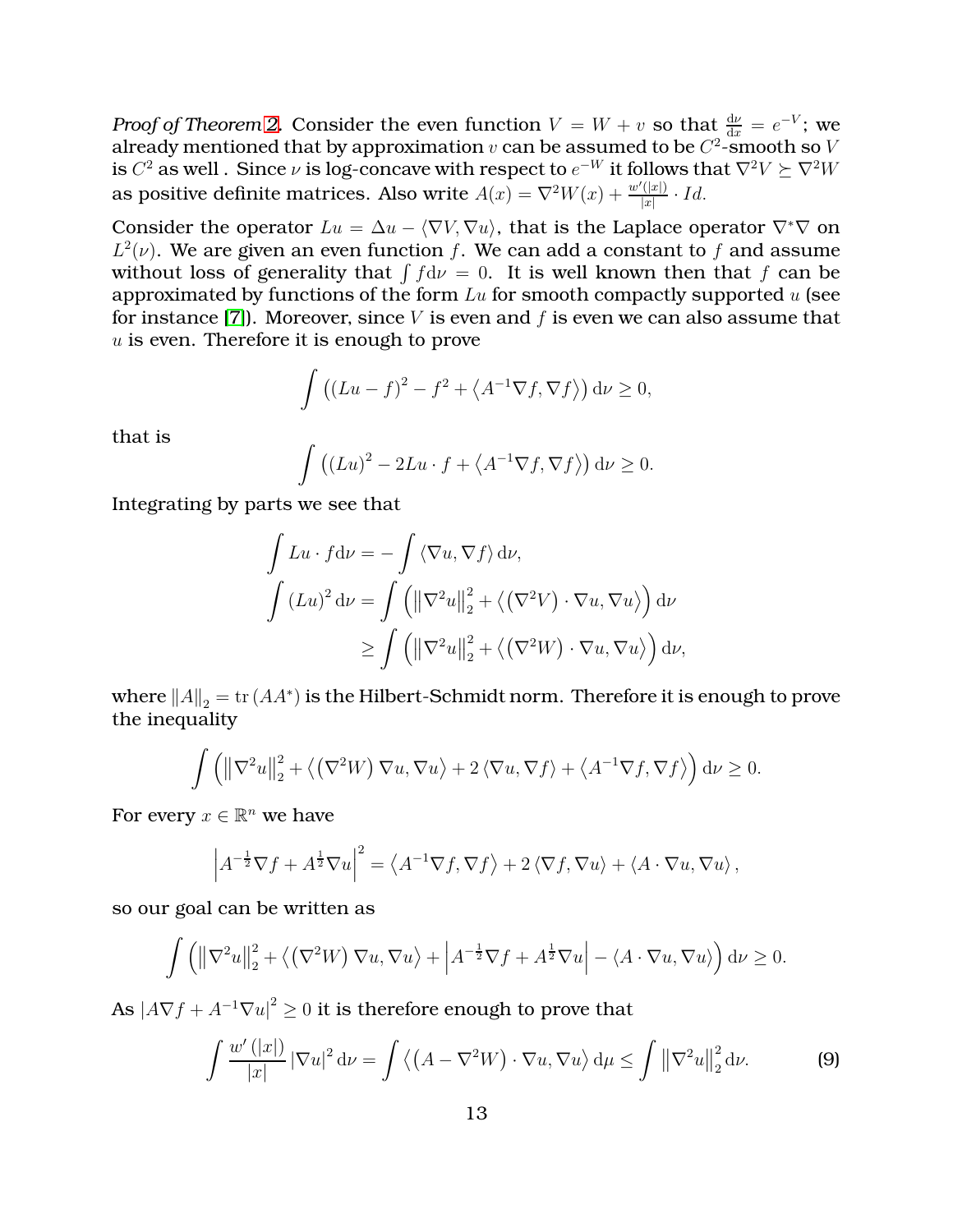But this follows form Theorem [3:](#page-5-0) Every derivative  $h_i = \frac{\partial u_i}{\partial x_i}$  $\frac{\partial u}{\partial x_i}$  is odd, so by the Theorem [3](#page-5-0) we have

$$
\int \frac{w'(|x|)}{|x|} h_i^2 \mathrm{d} \nu \le \int |\nabla h_i|^2 \, \mathrm{d} \nu.
$$

<span id="page-13-0"></span>Summing over  $1 \le i \le n$  we obtain the desired inequality [\(9\)](#page-12-0).

## **4 The (B) property**

In this section we prove Theorem [1](#page-2-1) in the functional form [\(4\)](#page-2-0):

*Proof of Theorem [1.](#page-2-1)* By approximation we may assume w is well defined on  $[0, \infty)$ and  $C^2$ -smooth there. Write  $W(x) := w(|x|)$ .

As we said, we will prove the more general form [\(4\)](#page-2-0). So we fix an arbitrary *even* convex function  $v : \mathbb{R}^n \to \mathbb{R} \cup \{+\infty\}$ , and our goal is to prove that

<span id="page-13-1"></span>
$$
t \mapsto \int_{\mathbb{R}^n} e^{-v(e^{tA}y) - W(y)} \mathrm{d}y = e^{-t \cdot \text{tr}A} \cdot \int_{\mathbb{R}^n} e^{-v(x) - W\left(e^{-tA}x\right)} \mathrm{d}x \tag{10}
$$

is log-concave. Since the function  $t \mapsto e^{-t \cdot \text{tr} A}$  is clearly log-linear, and since the change of variables  $t \mapsto -t$  preserves log-concavity, we are led to prove that the function

$$
\rho_v(t) = \int_{\mathbb{R}^n} e^{-v(x) - W(e^{tA}x)} dx
$$

is log-concave.

To do so we need to show that  $\rho_v(t)\rho_v''(t) \leq \rho_v(t)^2$  for every  $t \in \mathbb{R}$ . However from the change of variables [\(10\)](#page-13-1) one can check that  $\rho_v(t + h) = \rho_{\tilde{v}}(h)$  where  $\tilde{v}(x) =$  $v(e^{-tA}x) + t \cdot \text{tr } A$  is again an even convex function. So we see it is enough to show that  $\rho(0)\rho''(0) \leq \rho(0)^2$  for  $\rho := \rho_v$  and v is an arbitrary even convex function.

Computing these derivatives we obtain

$$
\rho'(t) = -\int e^{-W(e^{tA}x)} \langle \nabla W(e^{tA}x), Ae^{tA}x \rangle e^{-v(x)} dx
$$
  
\n
$$
\rho''(t) = \int e^{-W(e^{tA}x)} \langle \nabla W(e^{tA}x), Ae^{tA}x \rangle^2 e^{-v(x)} dx
$$
  
\n
$$
- \int e^{-W(e^{tA}x)} \left( \langle \nabla^2 W(e^{tA}x) \cdot Ae^{tA}x, Ae^{tA}x \rangle + \langle \nabla W(e^{tA}x), Ae^{tA}x \rangle \right) e^{-v(x)} dx,
$$

so the condition  $\rho(0)\rho''(0) \leq \rho(0)^2$  becomes

$$
\int e^{-v(x)} d\mu(x) \cdot \int (\langle \nabla W, Ax \rangle^2 - \langle \nabla^2 W \cdot Ax, Ax \rangle - \langle \nabla W, A^2x \rangle) e^{-v(x)} d\mu(x)
$$
  

$$
\leq \left( \int \langle \nabla W, Ax \rangle e^{-v(x)} d\mu(x) \right)^2.
$$

 $\Box$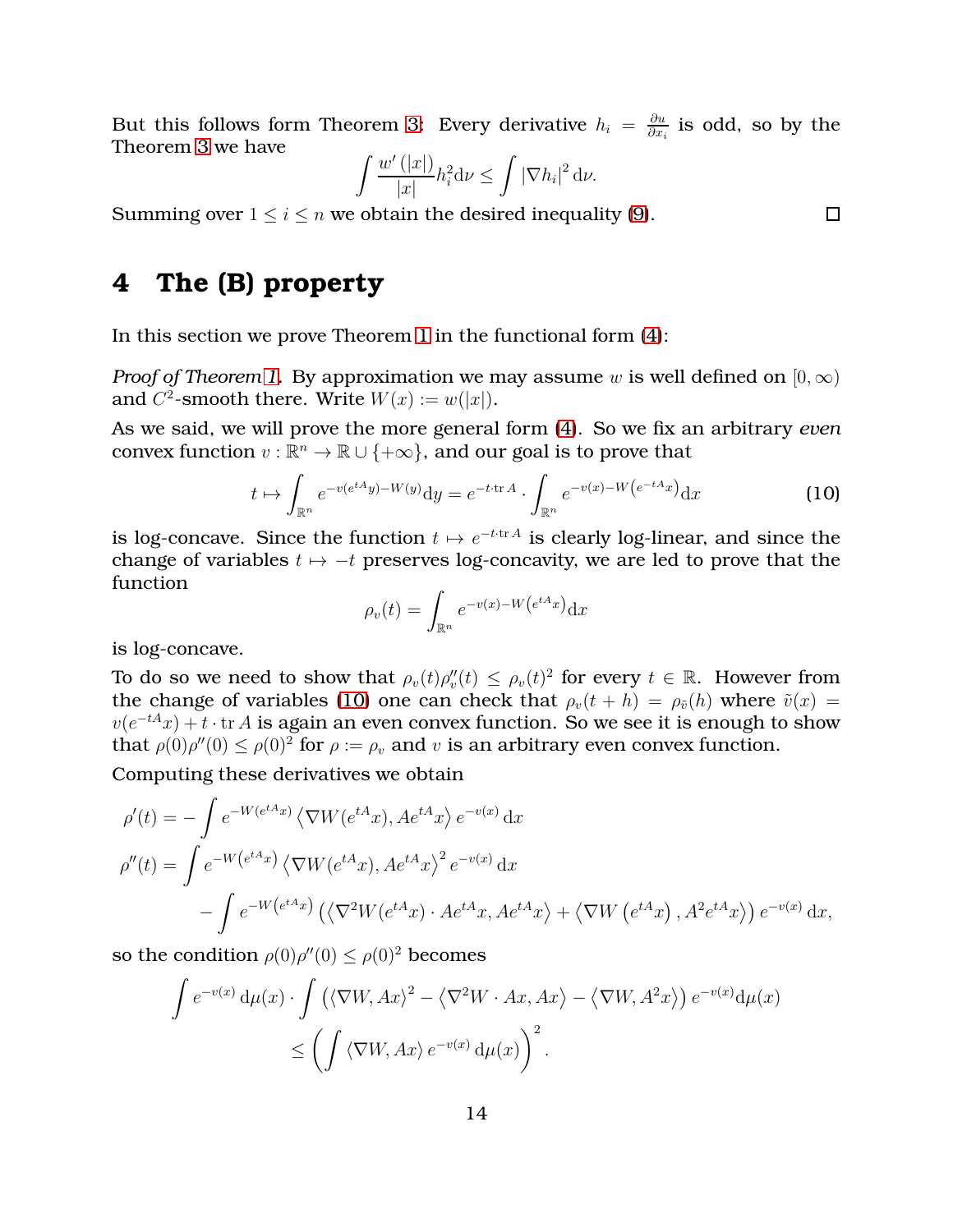Introduce the probability measure

$$
d\nu(x) = \frac{e^{-v(x)}}{\int e^{-v} d\mu} d\mu(x).
$$

Our aim is to prove that

$$
\int \left( \langle \nabla W, Ax \rangle^2 - \langle \nabla^2 W \cdot Ax, Ax \rangle - \langle \nabla W, A^2 x \rangle \right) d\nu \le \left( \int \langle \nabla W, Ax \rangle d\nu \right)^2,
$$

that is

<span id="page-14-0"></span>
$$
\int \langle \nabla W, Ax \rangle^2 d\nu - \left( \int \langle \nabla W, Ax \rangle d\nu \right)^2 \le \int \left( \langle \nabla^2 W \cdot Ax, Ax \rangle + \langle \nabla W, A^2 x \rangle \right) d\nu. \tag{11}
$$

Actually, this aimed inequality is really equivalent to the strong (B) inequality for  $\mu$ . We claim that this inequality follows from Theorem [2](#page-4-0) for the function

$$
f_0(x) := \langle \nabla W(x), Ax \rangle.
$$

Indeed, note first that Theorem [2](#page-4-0) is applicable since  $\nu$  is even and log-concave with respect to  $\mu$  and  $f_0$  is even. Next we have to interpret correctly the right-hand side of [\(11\)](#page-14-0). Note that

$$
\nabla f_0 = \nabla^2 W \cdot Ax + A \cdot \nabla W
$$

and so

$$
\langle \nabla^2 W \cdot Ax, Ax \rangle + \langle \nabla W, A^2 x \rangle = \langle \nabla f_0(x), Ax \rangle
$$

which means that [\(11\)](#page-14-0) rewrites as

$$
\operatorname{Var}_{\nu}(f_0) \le \int \langle \nabla f_0(x), Ax \rangle \, \mathrm{d}\nu(x).
$$

But since  $\nabla W(x) = \frac{w'(|x|)}{|x|}$  $\frac{(|x|)}{|x|}x$  we can write

<span id="page-14-1"></span>
$$
\nabla f_0(x) = \left(\nabla^2 W + \frac{w'(|x|)}{|x|} \mathbf{Id}\right) Ax \tag{12}
$$

which implies that

$$
\langle \nabla f_0(x), Ax \rangle = \left\langle \left( \nabla^2 W + \frac{w'(|x|)}{|x|} \mathbf{Id} \right)^{-1} \nabla f_0, \nabla f_0 \right\rangle.
$$

This shows that [\(11\)](#page-14-0) follows from the Theorem [2,](#page-4-0) as claimed.

 $\Box$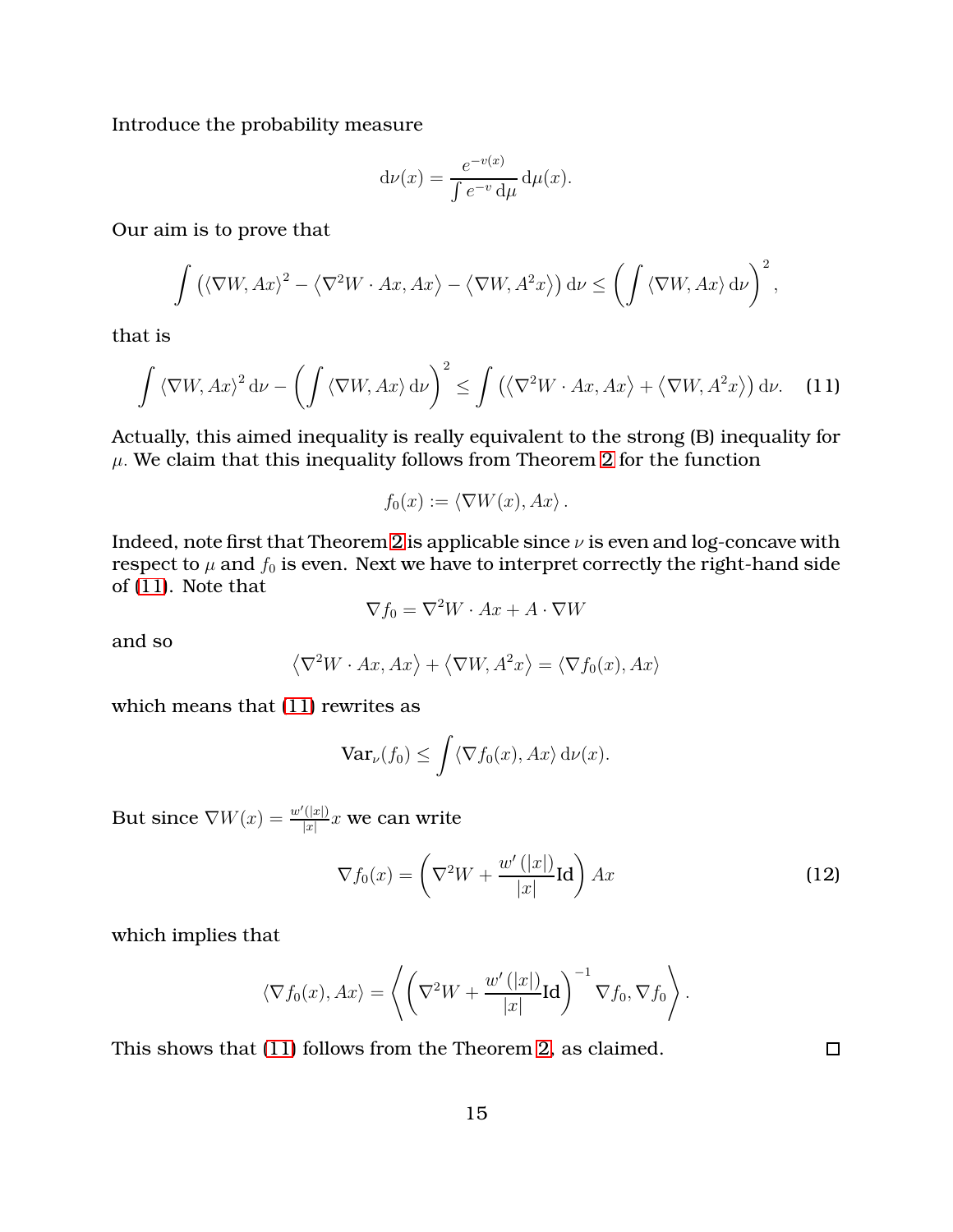There is a hidden but crucial choice behind the apparently trivial relation [\(12\)](#page-14-1). Indeed, let us consider the simple case where  $w(t) = t^p/p$  (so  $W(x) = |x|^p/p$ ) and  $A = Id$ . The equivalent formulation [\(11\)](#page-14-0) of the (B) inequality is then

$$
\operatorname{Var}_{\nu}(f_0) = \operatorname{Var}_{\nu}(|\cdot|^p) \le p \int |x|^p \, \mathrm{d}\nu(x) = \int \langle \nabla f_0, x \rangle \, \mathrm{d}\nu
$$

for  $f_0(x) = |x|^p$  and  $\nu$  an even probability measure log-concave with respect to  $e^{-W(x)} = e^{-|x|^p} dx$ . We see that there are several possible interpretations of the last term, since we have both

$$
x = \frac{p-1}{p} (\nabla^2 W)^{-1} \cdot \nabla f_0
$$
 and  $x = \frac{1}{p|x|^{p-2}} \nabla f_0$ .

By the way, here we can invoke homogeneity to shorten computations since  $f_0 =$ pW. Every choice of a matrix-valued function  $B(x)$  such that  $B \cdot x = \nabla f_0$  leads to the natural question whether the corresponding Brascamp-Lieb type inequality  $\text{Var}_{\nu}(f) \le \int \langle B^{-1}\nabla f, \nabla f \rangle \text{d}\nu$  holds for every smooth even f; This would imply the (B) inequality. The two formulas above coincide in the case of the Gaussian measure  $(p = 2)$ , but not in general. Our choice [\(12\)](#page-14-1) is some combination of the two:

$$
x = \left(\nabla^2 W + |x|^{p-2} \mathbf{Id}\right)^{-1} \nabla f_0(x).
$$

#### **5 Dimensional Brunn-Minkowski inequality**

In this section we prove Theorem [4,](#page-6-0) that is the Gardner-Zvavitch conjecture for rotationally invariant measures. We heavily rely on the computations done by Kolesnikov and Livshyts, and on the ideas introduced by Eskenazis and Moschidis in their solution of the Gaussian case.

As for the Brunn-Minkowski inequality and the (B) inequality, we can prove this 1  $\frac{1}{n}$ -concavity by computing the second derivative in the parameter  $\lambda$ . This was done by Kolesnikov and Livshyts [\[13\]](#page-20-8) (see Lemma 2.3), who found the following neat *sufficient* condition. Below, the notation  $\mu_K$  refers to the normalized restriction of a measure  $\mu$  to a set K with  $\mu(K) < \infty$ .

<span id="page-15-0"></span>**Theorem 8.** Let  $\mu$  be a locally finite measure on  $\mathbb{R}^n$  with density  $e^{-W}$ . Assume that  $f$ or every symmetric convex body  $K \subset \mathbb{R}^n$  and every smooth even function  $u: K \to \mathbb{R}^n$ *with*  $Lu := \Delta u - \langle \nabla W, \nabla u \rangle \equiv 1$  *in* K *we have* 

$$
\int \left( \left\|\nabla^2 u\right\|_2^2 + \left\langle \nabla^2 W \cdot \nabla u, \nabla u \right\rangle \right) \mathrm{d} \mu_K \ge \frac{1}{n}.
$$

*Then for every symmetric convex bodies*  $K,L\subseteq \mathbb{R}^n$  *and every*  $0<\lambda < 1$  *we have* 

$$
\mu\left((1-\lambda)K+\lambda L\right)^{\frac{1}{n}}\geq(1-\lambda)\mu(K)^{\frac{1}{n}}+\lambda\mu(L)^{\frac{1}{n}}.
$$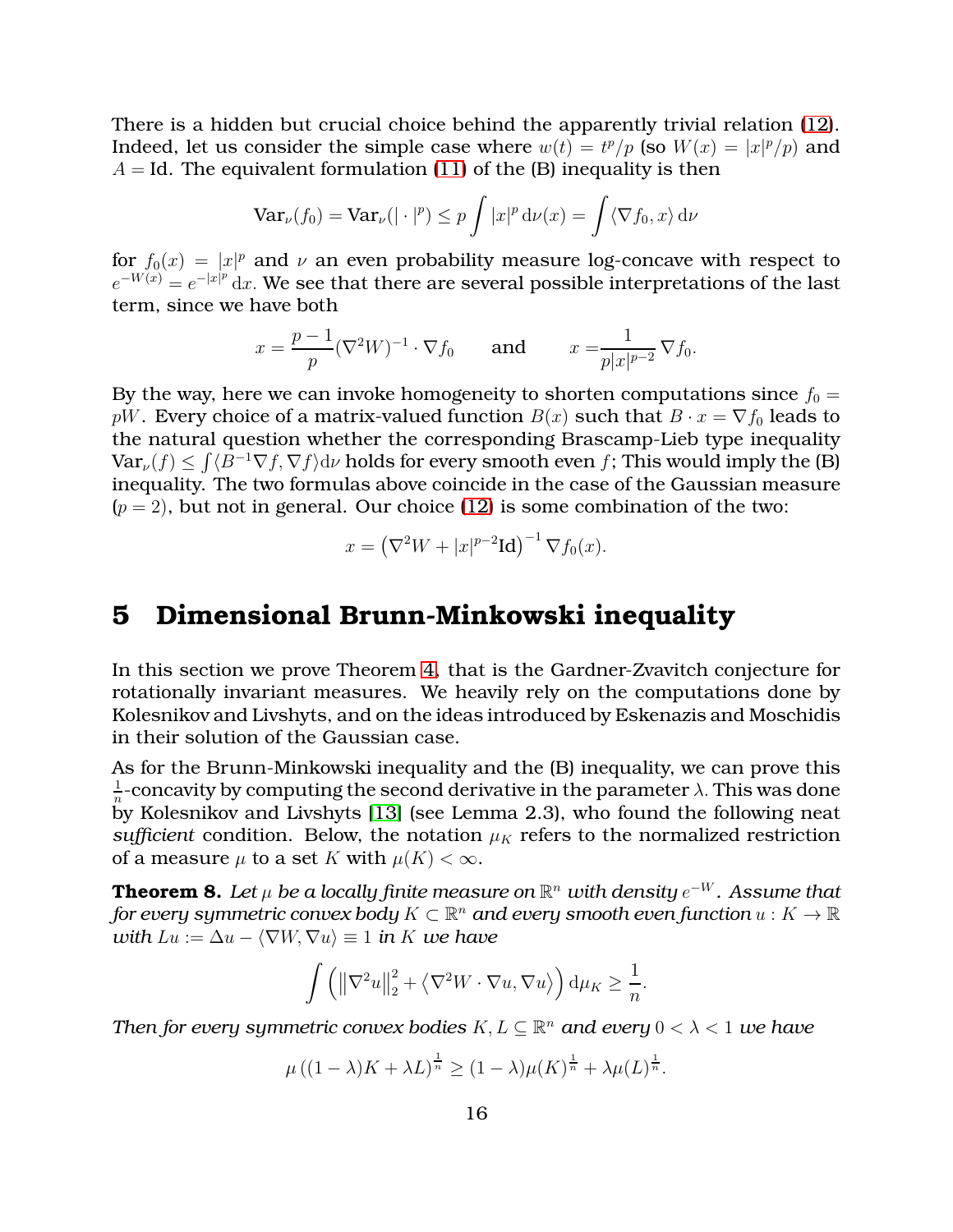Let us mention that this formulation builds upon previous ideas introduced in [\[15\]](#page-20-6) and [\[14\]](#page-20-7), in particular the idea to obtain Poincaré type inequalities on the *boundary* of the given domain K by expressing a function on  $\partial K$  as a Neumann data of a function in the interior of K.

With Theorem [6](#page-7-1) in hand, we can proceed with the proof of our result.

*Proof of Theorem [4.](#page-6-0)* Write  $W(x) = w(|x|)$  and assume by approximation that w is smooth. We begin by following the argument of Eskenazis and Moschidis [\[9\]](#page-19-4).

Define  $r = \frac{|x|^2}{2n}$  $\frac{x_1}{2n}$  and note that

$$
\left\|\nabla^2 u\right\|_2^2 = \left\|\nabla^2 (u-r)\right\|_2^2 + \frac{2}{n} \Delta u - \frac{1}{n}.
$$

Since  $Lu = 1$  we have  $\Delta u = \langle \nabla W, \nabla u \rangle + 1$ , so

<span id="page-16-0"></span>
$$
\left\|\nabla^2 u\right\|_2^2 = \left\|\nabla^2 (u-r)\right\|_2^2 + \frac{2}{n} \left\langle \nabla W, \nabla u \right\rangle + \frac{1}{n}.
$$
 (13)

Next, we apply our weighted Poincaré inequality (Theorem [3\)](#page-5-0). Since  $K$  is symmetric the measure  $\mu_K$  is even, and of course it is log-concave with respect to  $\mu$ . Moreover, for every i the derivative  $\partial_i(u - r)$  is odd, since  $u - r$  is even. Hence

$$
\int \left|\nabla \partial_i (u-r)\right|^2 \mathrm{d} \mu_K \geq \int \frac{w'\left(|x|\right)}{|x|} \left(\partial_i (u-r)\right)^2 \mathrm{d} \mu_K.
$$

Summing over  $1 \leq i \leq n$  we get

$$
\int \left\|\nabla^{2}(u-r)\right\|_{2}^{2} \mathrm{d}\mu_{K} \geq \int \frac{w'(|x|)}{|x|} \left|\nabla(u-r)\right|^{2} \mathrm{d}\mu_{K}
$$
\n
$$
= \int \frac{w'(|x|)}{|x|} \left(|\nabla u|^{2} - 2\langle \nabla u, \nabla r \rangle + |\nabla r|^{2}\right) \mathrm{d}\mu_{K}
$$
\n
$$
\geq \int \frac{w'(|x|)}{|x|} \left(|\nabla u|^{2} - \frac{2}{n}\langle \nabla u, x \rangle\right) \mathrm{d}\mu_{K}
$$
\n
$$
= \int \left(\frac{w'(|x|)}{|x|} |\nabla u|^{2} - \frac{2}{n}\langle \nabla W, \nabla u \rangle\right) \mathrm{d}\mu_{K},
$$

where in the last equality we used the fact that  $\nabla W = \frac{w'(|x|)}{|x|}$  $\frac{(|x|)}{|x|}x$ . Therefore using [\(13\)](#page-16-0) we obtain

$$
\int \left( \left\| \nabla^2 u \right\|_2^2 + \left\langle \nabla^2 W \cdot \nabla u, \nabla u \right\rangle \right) d\mu_K \ge \int \left\langle \left( \nabla^2 W + \frac{w'(|x|)}{|x|} Id \right) \nabla u, \nabla u \right\rangle d\mu_K + \frac{1}{n}
$$
  

$$
\ge 0 + \frac{1}{n} = \frac{1}{n}.
$$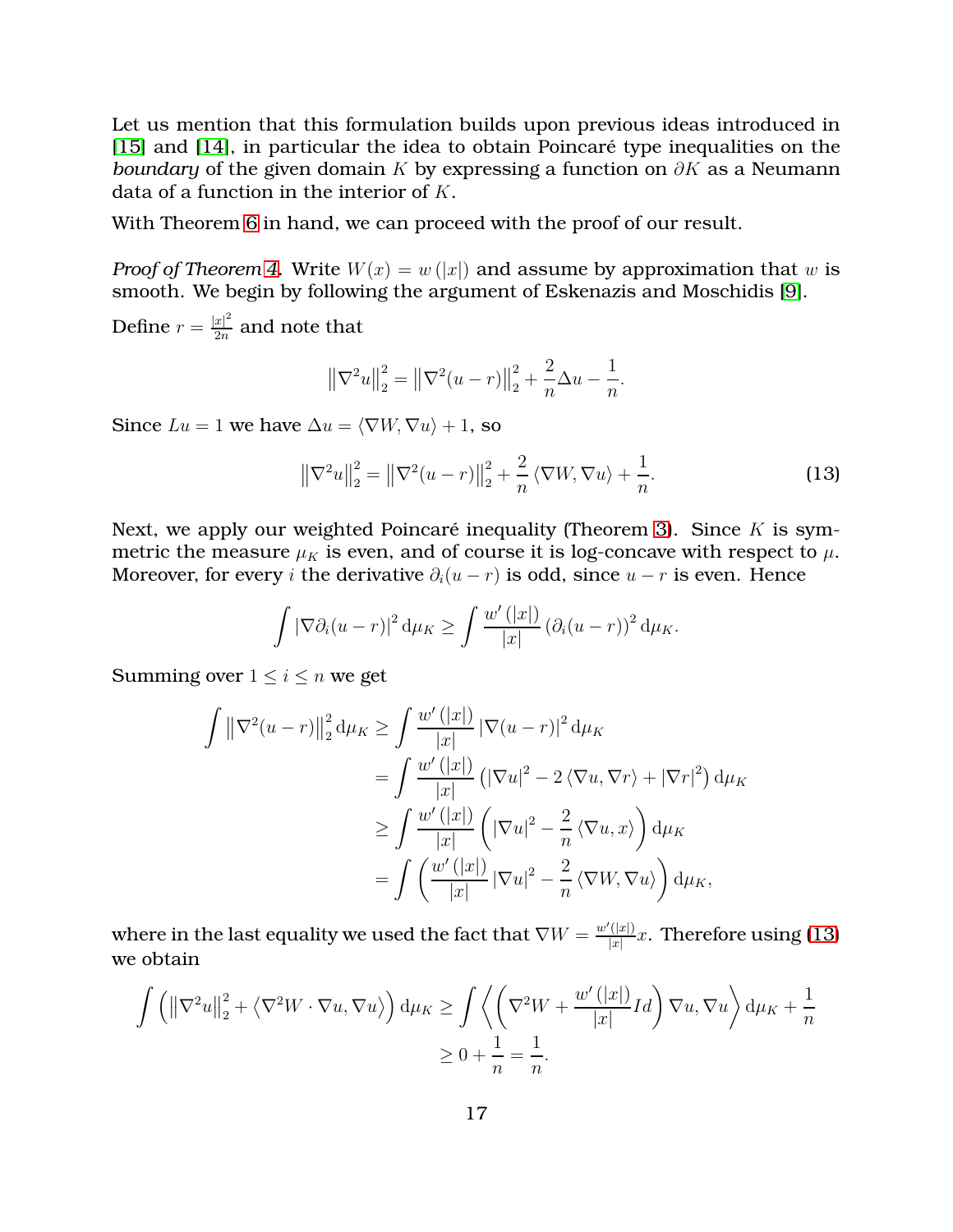The last inequality is true since our assumption on  $w$  implies that the matrix  $\left(\nabla^2 W + \frac{w'(|x|)}{|x|}\right)$  $\frac{d\hat{X}(|x|)}{|x|}Id\Big)$  is nonnegative (see the computation in the beginning of Section 3).

By Theorem [8](#page-15-0) we conclude that

$$
\mu\left((1-\lambda)K+\lambda L\right)^{\frac{1}{n}}\geq(1-\lambda)\mu(K)^{\frac{1}{n}}+\lambda\mu(L)^{\frac{1}{n}}.
$$

<span id="page-17-0"></span>for all symmetric K, L and all  $0 < \lambda < 1$ .

#### **6 Mixtures**

As was mentioned in the introduction, before the results of this paper there were very few examples of measures known to have the (B) property except the Gaussian measure. The only such examples we are aware of in dimension  $n \geq 3$  come from a result of Eskenazis, Nayar and Tkocz ([\[10\]](#page-19-3)) about Gaussian mixtures. We will now briefly explain and slightly extend their result.

<span id="page-17-1"></span>**Proposition 9.** Let  $X = (X_1, X_2, \ldots, X_n)$  be a random vector with a probability density on  $\mathbb{R}^n$  which is rotationally invariant and log-concave. Let  $Y = (Y_1, Y_2, \ldots, Y_n)$ *be a random random vector on* (R +) n *independent of* X *with probability density*  $h:(0,\infty)^n\to\mathbb{R}$  such that  $(s_1,s_2,\ldots,s_n)\mapsto h(e^{s_1},e^{s_2},\ldots,e^{s_n})$  is log-concave. Let  $\nu$ *denote the distribution of*  $(X_1Y_1, X_2Y_2, \ldots, X_nY_n)$ *. Then for every symmetric convex body*  $K \subseteq \mathbb{R}^n$  the function

$$
(t_1, t_2, \ldots, t_n) \mapsto \nu(e^{\Delta(t_1, \ldots, t_n)} K)
$$

*is log-concave on*  $\mathbb{R}^n$ ; *In particular*  $t \mapsto \nu(e^t K)$  *is log-concave on*  $\mathbb{R}$ *.* 

Here we use the notation  $\Delta(t_1,\ldots,t_n)$  for the diagonal matrix with entries  $t_1, t_2, \ldots, t_n$ on its diagonal.

*Proof.* For every Borel set  $K \subseteq \mathbb{R}^n$  we have

$$
\nu(K) = \mathbb{P}\left((X_1Y_1, X_2Y_2, \dots, X_nY_n) \in K\right)
$$
  
= 
$$
\int_{(0,\infty)^n} \mathbb{P}\left((y_1X_1, y_2X_2, \dots, y_nX_n) \in K\right) h(y) \mathrm{d}y
$$

We perform a change of variables  $e^{-s} = y$  (i.e.  $e^{-s_i} = y_i$  for  $1 \le i \le n$ ). Then  $dy = e^{-\sum_{i=1}^{n} s_i} ds$ , so

$$
\nu(A) = \int_{\mathbb{R}^n} \mathbb{P}\left(e^{-\Delta(s_1,\dots,s_n)} \cdot X \in A\right) h(e^{-s})e^{-\sum s_i} ds
$$

$$
= \int_{\mathbb{R}^n} \mathbb{P}\left(X \in e^{\Delta(s_1,\dots,s_n)}A\right) h(e^{-s})e^{-\sum s_i} ds
$$

$$
= \int_{\mathbb{R}^n} \mu\left(e^{\Delta(s_1,\dots,s_n)}A\right) \cdot h(e^{-s})e^{-\sum s_i} ds,
$$

 $\Box$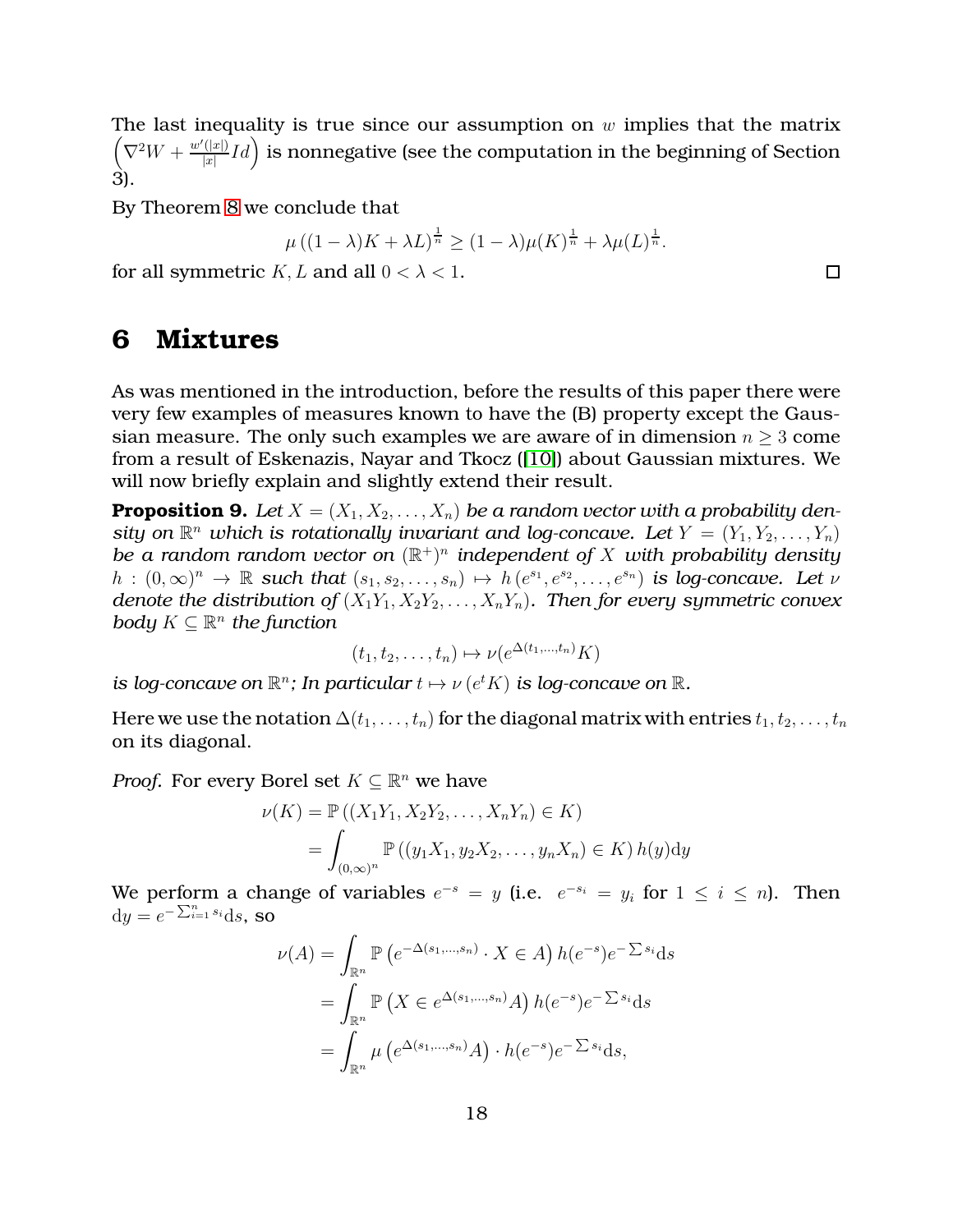where  $\mu$  denotes the distribution of X.

Therefore if we now assume that  $K$  is a symmetric convex body, then

$$
\nu(e^{\Delta(t_1,\dots,t_n)}K) = \int_{\mathbb{R}^n} \mu\left(e^{\Delta(s_1+t_1,\dots,s_n+t_n)}A\right) \cdot h(e^{-s})e^{-\sum s_i}ds.
$$

By Theorem [1](#page-2-1) the function  $(t,s)\mapsto\mu\left(e^{\Delta(s_1+t_1,...,s_n+t_n)}A\right)$  is log-concave on  $\mathbb{R}^{2n}$ , so by our assumption on  $h$ 

 $(t, s) \mapsto \mu\left(e^{\Delta(s_1+t_1,...,s_n+t_n)}A\right)h(e^{-s})e^{-\sum s_i}$ 

is also log-concave. It is a well-known corollary of the Prékopa inequality [\(2\)](#page-1-0) that marginals of log-concave functions are also log-concave. Hence the function

$$
t \mapsto \int_{\mathbb{R}^n} \mu\left(e^{\Delta(s_1+t_1,\dots,s_n+t_n)}A\right) \cdot h(e^{-s})e^{-\sum s_i} ds = \nu(e^{\Delta(t_1,\dots,t_n)}K)
$$

 $\Box$ 

is log-concave.

The result of [\[10\]](#page-19-3) is identical to the proposition above, with an identical proof, except the fact that they have to assume  $X$  is Gaussian in order to use the original result of [\[7\]](#page-19-0), while we can use instead Theorem [1.](#page-2-1) Of course, the assumption in the proposition that the distribution  $\mu$  of X is log-concave may be replaced with the weaker assumption on  $\mu$  of Theorem [1.](#page-2-1)

Proposition [9](#page-17-1) is only useful if one can identify measures  $\nu$  which satisfy its as-sumptions. It is shown in [\[10\]](#page-19-3) that if  $0 < p < 1$  and if  $\nu$  has density proportional to  $e^{-\|x\|_p^p} = e^{-\sum |x_i|^p}$ , then  $\nu$  satisfies the assumptions of the proposition (with a Gaussian random vector  $X$ ) and therefore has the (B) property. The same is shown for the product measure  $\nu = \nu_1^{\otimes n}$ , where  $\nu_1$  is the distribution of a *p*-stable random variable for  $0 < p \leq 1$ . No other examples are constructed.

Since we now have more freedom in the choice of  $X$ , our proposition applies to more measures  $\nu$  than the theorem of [\[10\]](#page-19-3). However, at the moment we don't have any natural measure to propose that could be handled using this extra freedom.

### <span id="page-18-0"></span>**References**

[1] Dominique Bakry and Michel Émery. Diffusions hypercontractives. In Jaques Azema and Marc Yor, editors, *Séminaire de Probabilités XIX 1983/84*, volume 1123 of *Lecture Notes in Mathematics*, pages 177–206. Springer-Verlag, Berlin, Heidelberg, 1985.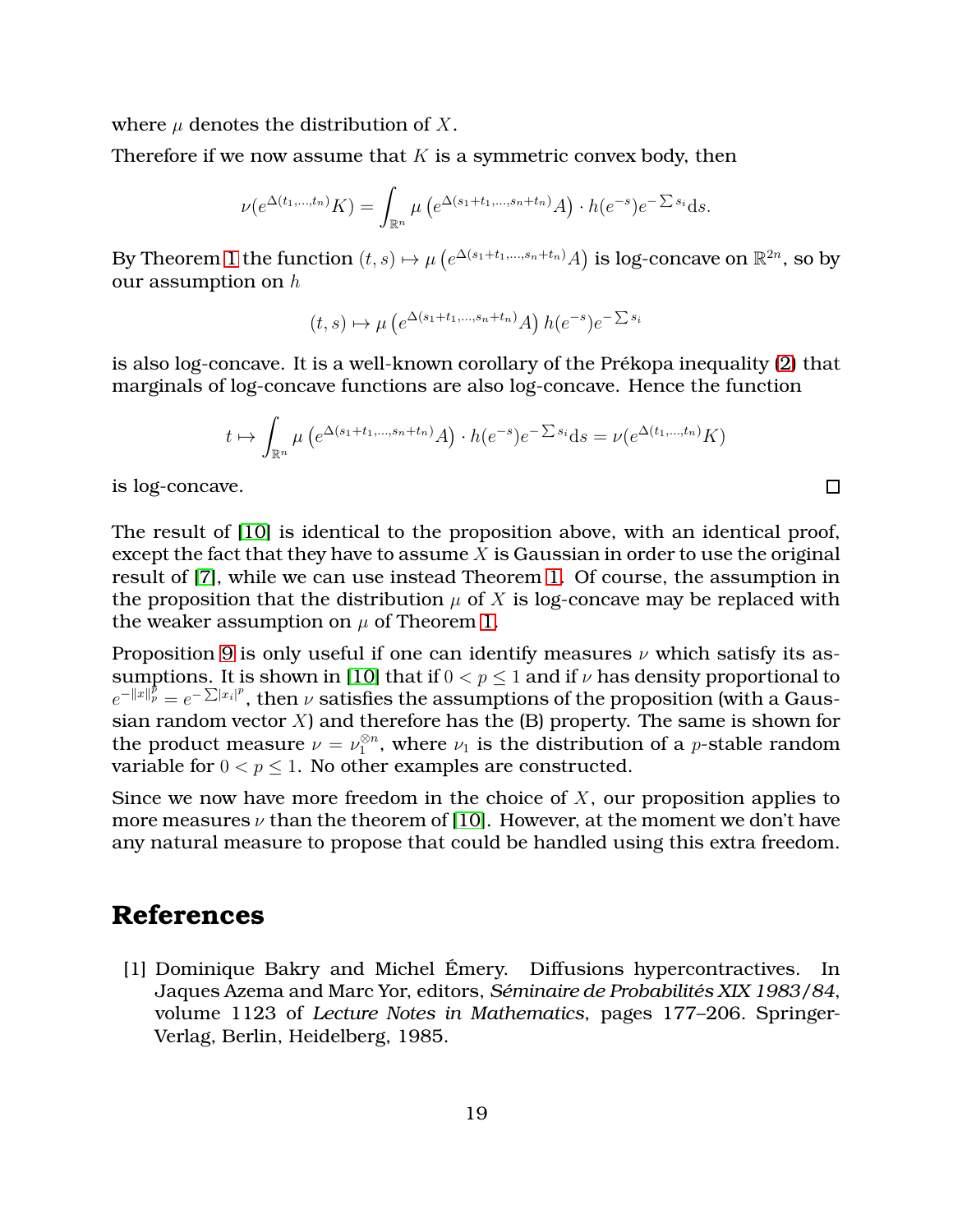- <span id="page-19-8"></span>[2] Sergey Bobkov and Michel Ledoux. Weighted Poincaré-type inequalities for Cauchy and other convex measures. *The Annals of Probability*, 37(2):403– 427, mar 2009.
- <span id="page-19-2"></span>[3] Károly J. Böröczky, Erwin Lutwak, Deane Yang, and Gaoyong Zhang. The log-Brunn-Minkowski inequality. *Advances in Mathematics*, 231(3-4):1974– 1997, oct 2012.
- <span id="page-19-9"></span>[4] Herm J. Brascamp and Elliott H. Lieb. On extensions of the Brunn-Minkowski and Prékopa-Leindler theorems, including inequalities for log concave functions, and with an application to the diffusion equation. *Journal of Functional Analysis*, 22(4):366–389, aug 1976.
- <span id="page-19-10"></span>[5] Andrea Colesanti. From the Brunn–Minkowski inequality to a class of Poincaré type inequalities. *Communications in Contemporary Mathematics*, 10(05):765–772, oct 2008.
- <span id="page-19-6"></span>[6] Andrea Colesanti, Galyna Livshyts, and Arnaud Marsiglietti. On the stability of Brunn-Minkowski type inequalities. *Journal of Functional Analysis*, 273(3):1120–1139, aug 2017.
- <span id="page-19-0"></span>[7] Dario Cordero-Erausquin, Matthieu Fradelizi, and Bernard Maurey. The (B) conjecture for the Gaussian measure of dilates of symmetric convex sets and related problems. *Journal of Functional Analysis*, 214(2):410–427, sep 2004.
- <span id="page-19-7"></span>[8] Dario Cordero-Erausquin and Liran Rotem. Several Results Regarding the (B)-Conjecture. In Bo'az Klartag and Emanuel Milman, editors, *Geometric Aspects of Functional Analysis, Israel Seminar 2017-2019 Volume I*, volume 2256 of *Lecture Notes in Mathematics*, pages 247–262. Springer, Cham, 2020.
- <span id="page-19-4"></span>[9] Alexandros Eskenazis and Georgios Moschidis. The dimensional Brunn– Minkowski inequality in Gauss space. *Journal of Functional Analysis*, 280(6):108914, mar 2021.
- <span id="page-19-3"></span>[10] Alexandros Eskenazis, Piotr Nayar, and Tomasz Tkocz. Gaussian mixtures: Entropy and geometric inequalities. *The Annals of Probability*, 46(5):2908– 2945, sep 2018.
- <span id="page-19-5"></span>[11] Richard J. Gardner and Artem Zvavitch. Gaussian Brunn-Minkowski inequalities. *Transactions of the American Mathematical Society*, 362(10):5333– 5333, oct 2010.
- <span id="page-19-1"></span>[12] Bo'az Klartag and Roman Vershynin. Small ball probability and Dvoretzky's Theorem. *Israel Journal of Mathematics*, 157(1):193–207, jan 2007.